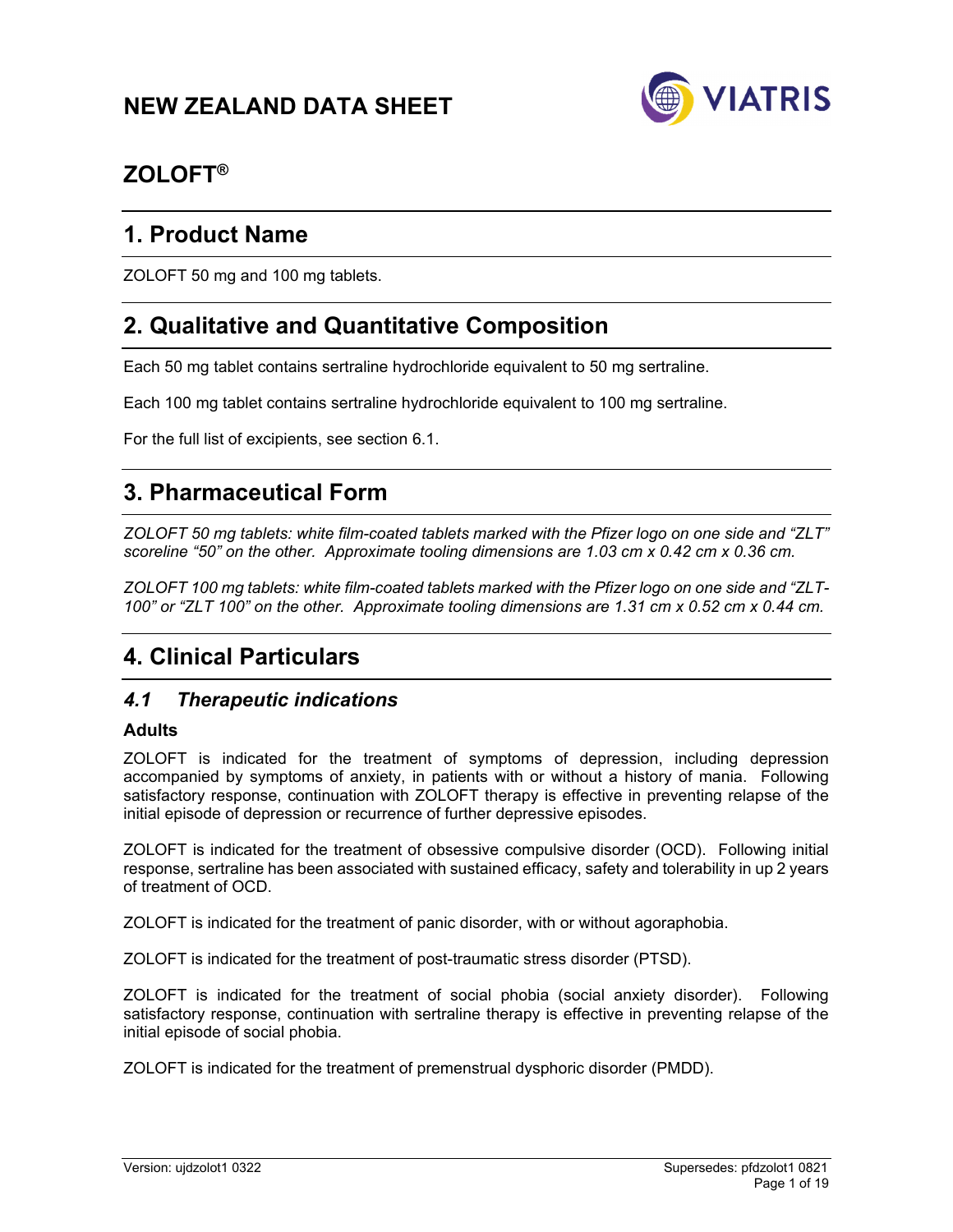# **Children and Adolescents (aged 6 to 17 years)**

ZOLOFT is indicated for the treatment of children and adolescents (aged 6 to 17 years) with OCD.

# *4.2 Dose and method of administration*

ZOLOFT should be administered once daily, either in the morning or evening.

ZOLOFT tablets can be administered with or without food.

#### **Dose**

*Initial Treatment in Adults* 

#### **Depression and OCD**

Sertraline treatment should be administered at a dose of 50 mg/day.

#### **Panic Disorder, PTSD and Social Phobia**

Therapy for panic disorder, PTSD and social phobia should be initiated at 25 mg/day (half a 50 mg tablet). After one week, the dose should be increased to 50 mg once daily. This dosage regimen has been shown to reduce the frequency of early treatment emergent side effects characteristic of panic disorder.

#### **Premenstrual Dysphoric Disorder**

Sertraline treatment should be initiated with a dose of 50 mg/day, either daily throughout the menstrual cycle or limited to the luteal phase of the menstrual cycle, depending on physician assessment. Patients not responding to a 50 mg/day dose may benefit from dose increases (at 50 mg increments/menstrual cycle) up to 150 mg/day when dosing daily throughout the menstrual cycle, or 100 mg/day when dosing during the luteal phase of the menstrual cycle. If a 100 mg/day dose has been established with luteal phase dosing, a 50 mg/day titration step for three days should be utilised at the beginning of each luteal phase dosing period.

Dosage adjustments, which may include changes between dosage regimens (e.g., daily throughout the menstrual cycle versus during the luteal phase of the menstrual cycle), may be needed to maintain the patient on the lowest effective dosage and patients should be periodically reassessed to determine the need for continued treatment.

#### *Titration in Adults*

#### **For All Indications Other than PMDD**

Patients not responding to a 50 mg dose may benefit from dose increases. Dose changes should be made at intervals of at least one week, up to a maximum of 200 mg/day (refer to section above for details on dosage titration for PMDD).

The onset of therapeutic effect may be seen within 7 days. However, longer periods are usually necessary to demonstrate therapeutic response, especially in OCD.

#### *Maintenance*

Dosage during long-term therapy should be kept at the lowest effective level, with subsequent adjustment depending on therapeutic response.

#### *Special populations*

#### **Use in Children and Adolescents (aged 6 to 17 years)**

The safety and efficacy of sertraline have been established in paediatric OCD patients aged 6 to 17 years. More than 250 paediatric OCD patients have been exposed to sertraline in completed and ongoing studies. The safety profile of sertraline in these paediatric studies is comparable to that observed in adult OCD studies.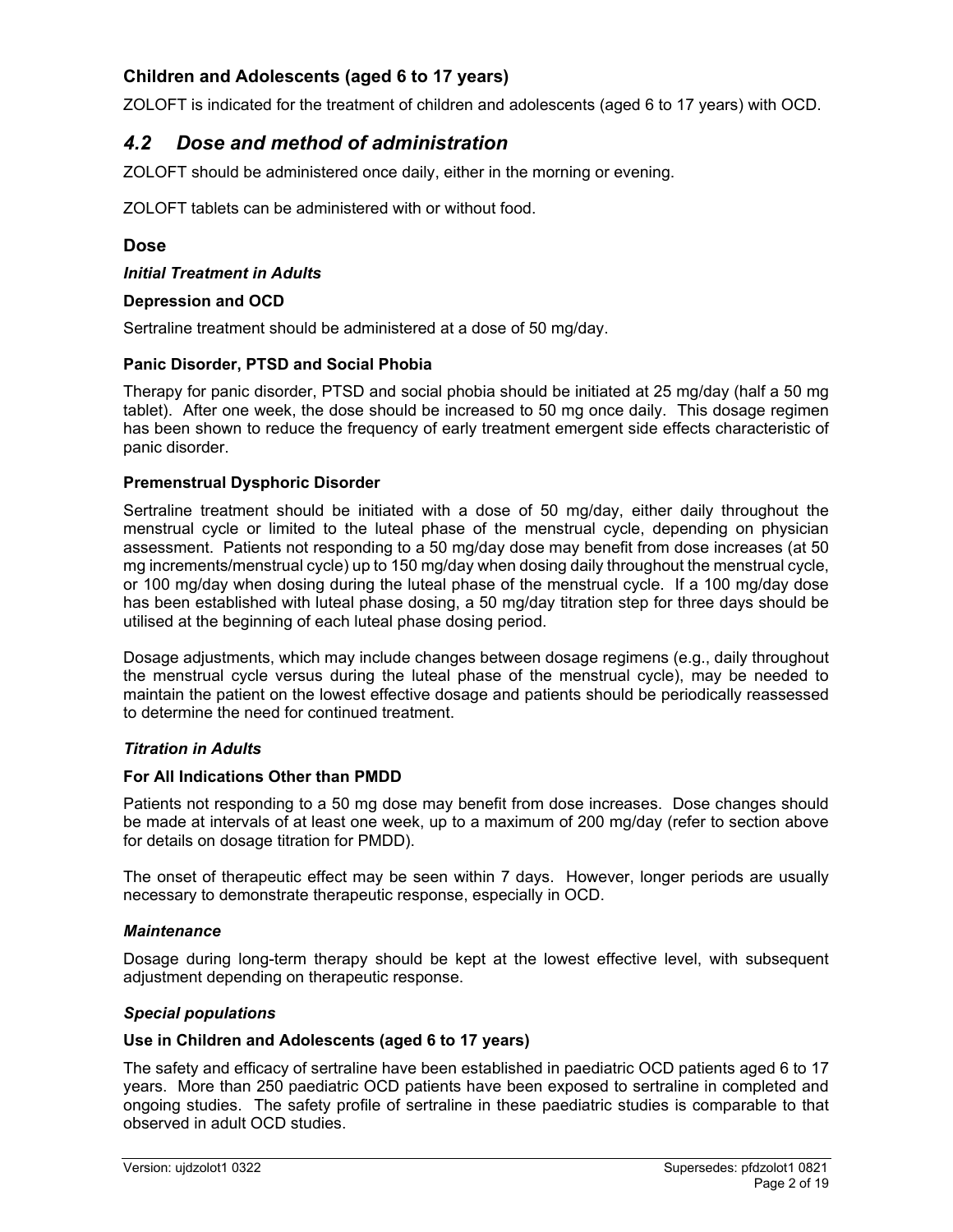The administration of sertraline to paediatric OCD patients (aged 13 to 17 years) should commence at 50 mg/day. Therapy for paediatric OCD patients (aged 6 to 12 years) should commence at 25 mg/day (half a 50 mg tablet), increasing to 50 mg/day after one week. Subsequent doses may be increased in case of lack of response in 50 mg/day increments, up to 200 mg/day, as needed. In a clinical trial in patients aged 6 to 17 years with depression or OCD, sertraline appeared to have a similar pharmacokinetic profile to that found in adults. However, the generally lower body weights of children compared to those of adults should be taken into consideration in advancing the dose from 50 mg, in order to avoid excessive dosing.

The efficacy of sertraline in children with depression or panic disorder has not been demonstrated in controlled trials. Safety and effectiveness in children below the age of 6 have not been established.

#### *Titration in Children and Adolescents*

Sertraline has an elimination half-life of approximately one day; dose changes should not occur at intervals of less than one week.

#### **Use in the Elderly**

The same dose range as in younger patients may be used in the elderly. Over 700 elderly patients (>65 years) have participated in clinical studies that demonstrated the efficacy of sertraline in this patient population. The pattern and incidence of adverse effects in the elderly were similar to that in younger patients.

#### **Use in Renal Impairment**

Sertraline is extensively metabolised. Excretion of unchanged drug in urine is a minor route of elimination. As expected from the low renal excretion of sertraline, sertraline dosing does not have to be adjusted based on the degree of renal impairment (see section 4.4).

#### **Use in Hepatic Impairment**

The use of sertraline in patients with hepatic disease should be approached with caution. A lower or less frequent dose should be used in patients with hepatic impairment (see section 4.4).

# *4.3 Contraindications*

ZOLOFT is contraindicated in patients with a known hypersensitivity to sertraline.

Concomitant use in patients taking pimozide is contraindicated (see section 4.5).

Concomitant use in patients taking monoamine oxidase inhibitors (MAOIs) is contraindicated (see section 4.4).

# *4.4 Special warnings and precautions for use*

## **Monoamine Oxidase Inhibitors**

Cases of serious reactions, sometimes fatal, have been reported in patients receiving sertraline in combination with a monoamine oxidase inhibitor (MAOI), including the selective MAOI, selegiline, the reversible MAOI, moclobemide, and the MAOI drugs, e.g., linezolid (an antibiotic that is a reversible non-selective MAOI) and methylene blue. Some cases presented with features resembling serotonin syndrome (SS), the symptoms of which include: hyperthermia, rigidity, myoclonus, autonomic instability with possible rapid fluctuations of vital signs, mental status changes that include confusion, irritability, and extreme agitation progressing to delirium and coma. Therefore, sertraline should not be used in combination with an MAOI or within 14 days of discontinuing treatment with an MAOI. Similarly, at least 14 days should elapse after discontinuing sertraline treatment before starting an MAOI (see section 4.3).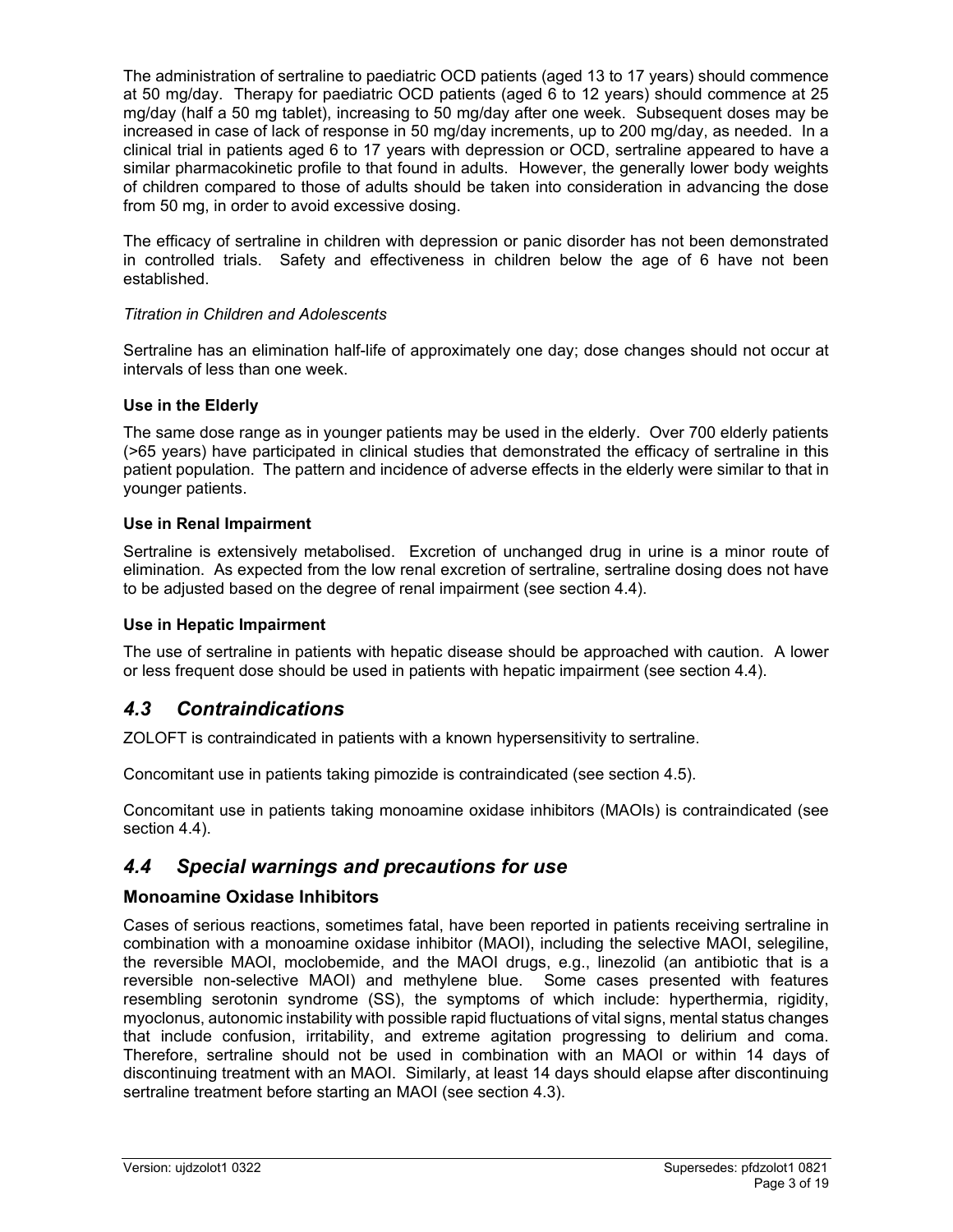# **Serotonin Syndrome (SS) or Neuroleptic Malignant Syndrome (NMS)**

The development of potentially life-threatening syndromes like SS or NMS has been reported with selective serotonin reuptake inhibitors (SSRIs), including treatment with sertraline. The risk of SS or NMS with SSRIs is increased with concomitant use of serotonergic drugs [including amphetamines, triptans, and opioids (e.g., fentanyl and its analogues, tramadol, dextromethorphan, tapentadol, pethidine, methadone, pentazocine)], with drugs that impair metabolism of serotonin (including MAOIs), antipsychotics and other dopamine antagonists. SS symptoms may include mental status changes (e.g., agitation, hallucinations, coma), autonomic instability (e.g., tachycardia, labile blood pressure, hyperthermia), neuromuscular aberrations (e.g., hyperreflexia, incoordination) and/or gastrointestinal symptoms (e.g., nausea, vomiting, diarrhoea). Some signs of SS, including hyperthermia, muscle rigidity, autonomic instability with possible rapid fluctuation of vital signs, and mental status changes resemble NMS. Patients should be monitored for the emergence of signs and symptoms of SS or NMS syndrome (see section 4.3).

# **Other Serotonergic Drugs**

Co-administration of sertraline with other drugs that enhance the effects of serotonergic neurotransmission, such as amphetamines, tryptophan, fenfluramine, fentanyl and its analogues, tramadol, 5-HT agonists, dextromethorphan, pethidine or methadone should be undertaken with caution and avoided whenever possible due to the potential for pharmacodynamic interaction.

# **St John's Wort**

Concomitant use of the herbal remedy St John's wort (Hypericum perforatum) in patients receiving SSRIs should be avoided since there is a possibility of serotonergic potentiation.

## **Switching from Selective Serotonin Reuptake Inhibitors (SSRIs), Antidepressants or Antiobsessional Drugs**

There is limited controlled experience regarding the optimal timing of switching from SSRIs, antidepressants or antiobsessional drugs to sertraline. Care and prudent medical judgement should be exercised when switching, particularly from long-acting agents such as fluoxetine. The duration of a washout period for switching from one SSRI to another has not been established.

# **Use in Patients with Concomitant Illness**

Caution is advisable in using ZOLOFT in patients with diseases or conditions that could affect metabolism or haemodynamic responses. ZOLOFT has not been evaluated or used to any appreciable extent in patients with a recent history of myocardial infarction or unstable heart disease. Patients with these diagnoses were excluded from clinical studies during the product's premarket testing. However, the electrocardiograms (ECG) of 774 patients who received ZOLOFT in doubleblind trials were evaluated and the data indicate that ZOLOFT is not associated with the development of significant ECG abnormalities.

# **QTc Prolongation/Torsades de Pointes (TdP)**

Cases of QTc prolongation and TdP have been reported during the post-marketing use of sertraline. The majority of reports occurred in patients with other risk factors for QTc prolongation/TdP.

Sertraline should be used with caution in patients with risk factors for QTc prolongation including congenital long QT syndrome, age >65 years, female sex, structural heart disease/LV dysfunction, medical conditions such as renal or hepatic disease, use of medicines that inhibit the metabolism of sertraline, and the concomitant use of other QTc prolonging medicines (see sections 4.5 and 5.1). Hypokalaemia and hypomagnesaemia should be corrected prior to treatment.

In high risk patients (e.g., congenital long QT syndrome or multiple risk factors), an ECG should be performed prior to starting treatment, at steady state, after dose increases or after starting any potentially interacting medicine. Electrolytes should be monitored periodically and any abnormalities should be corrected prior to starting sertraline. An ECG should be performed in all patients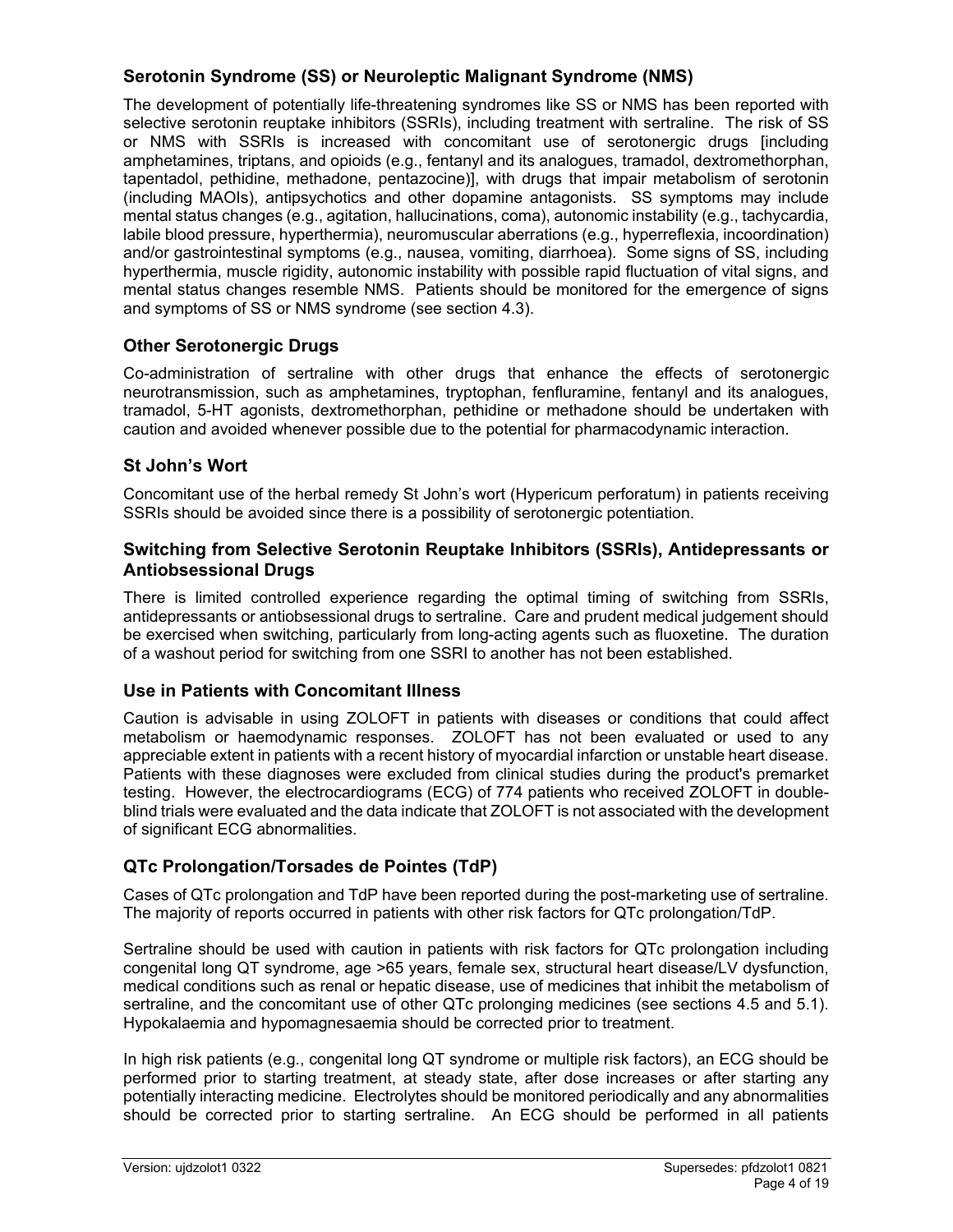experiencing symptoms that could be indicative of an arrhythmia (e.g., dizziness, palpitations, syncope or new onset seizures).

Consideration should be given to stopping sertraline treatment or reducing the dose if the QTc interval is >500 ms or increases by >60 ms during treatment.

### **Activation of Mania/Hypomania**

During pre-marketing testing, hypomania or mania occurred in approximately 0.4% of sertraline treated patients. Activation of mania/hypomania has also been reported in a small proportion of patients with major affective disorder treated with other marketed antidepressant and antiobsessional drugs.

Hyperkinesia has been noted in paediatric patients treated with sertraline for OCD, with an incidence of 8/53 (15.1%) for sertraline versus 3/54 (5.6%) for placebo in 6 to 12 year olds, and 0/39 (0%) for sertraline versus 1/41 (2.4%) for placebo in 13 to 17 year olds.

## **Weight Loss**

Significant weight loss may be an undesirable result of treatment with sertraline for some patients but, on average, patients in controlled trials had minimal 0.5 to 1 kg weight loss, versus smaller changes on placebo. Only rarely (< 0.1%) have sertraline patients been discontinued for weight loss. In paediatric patients, weight loss was seen in 2/53 (3.8%) versus 0/54 (0%) of 6 to 12 year old patients and 3/39 (7.7%) versus 0/41 (0%) of 13 to 17 year olds treated with sertraline versus placebo. It is recommended that paediatric patients receiving long-term treatment should be monitored for weight and growth, consistent with good medical care.

#### **Seizures**

Seizures are a potential risk with antidepressant and antiobsessional drugs. Seizures were reported in approximately 0.08% of patients treated with sertraline in the development program for depression. No seizures were reported in patients treated with sertraline in the development program for panic. During the development program for OCD, four out of approximately 1,800 patients exposed to sertraline experienced seizures (approximately 0.2%). Three of these patients were adolescents, two with a seizure disorder and one with a family history of seizure disorder, none of whom were receiving anticonvulsant medication. In all these cases, the relationship with sertraline therapy was uncertain. Since sertraline has not been evaluated in patients with a seizure disorder, it should be avoided in patients with unstable epilepsy and patients with controlled epilepsy should be carefully monitored. Sertraline should be discontinued in any patient who develops seizures.

## **Clinical Worsening and Suicide Risk**

The risk of a suicide attempt is inherent in depression and may persist until significant remission occurs. This risk of suicide must be considered in all depressed patients.

Because of the coexistence of depression in patients with other psychiatric disorders, such as OCD, panic disorder, PTSD, social phobia (social anxiety disorder), and PMDD, the same precautions should be observed when treating patients with these disorders as when treating patients with depression.

Patients with depression may experience worsening of their depressive symptoms and/or the emergence of suicidal ideation and behaviours (suicidality), whether or not they are taking antidepressant medications, and this risk may persist until significant remission occurs. As improvement may not occur during the first few weeks or more of treatment, patients should be closely monitored for clinical worsening and suicidality, especially at the beginning of a course of treatment, or at the time of dose changes, either increases or decreases. Consideration should be given to changing the therapeutic regimen, including possibly discontinuing the medication, in patients whose depression is persistently worse or whose emergent suicidality is severe, abrupt in onset, or was not part of the patient's presenting symptoms.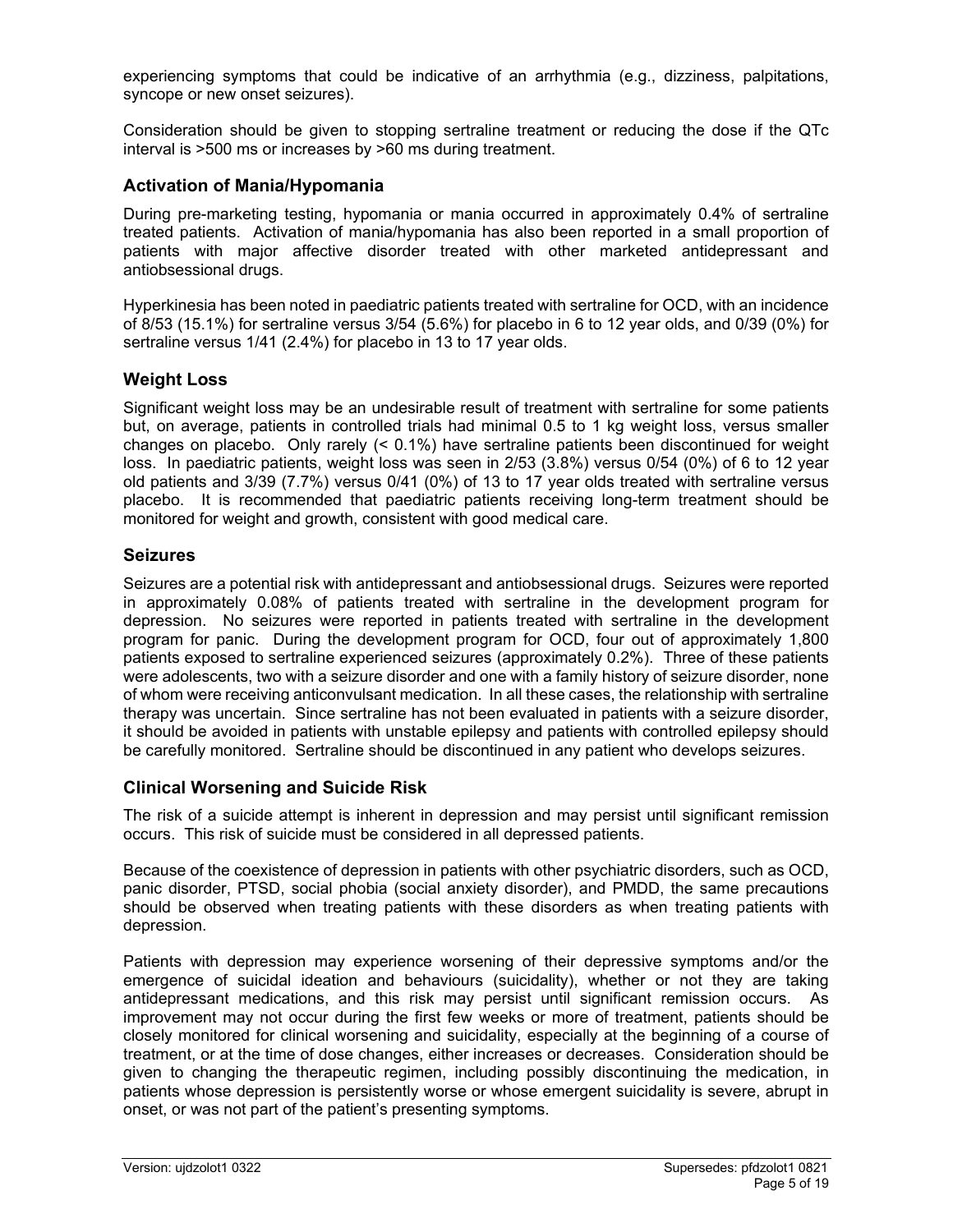Patients (and caregivers of patients) should be alerted about the need to monitor for any worsening of their condition and/or the emergence of suicidal ideation/behaviour or thoughts of harming themselves and to seek medical advice immediately if these symptoms present. Patients with comorbid depression associated with other psychiatric disorders being treated with antidepressants should be similarly observed for clinical worsening and suicidality.

Pooled analyses of 24 short-term (4 to 16 weeks), placebo-controlled trials of nine antidepressant medicines (SSRIs and others) in 4,400 children and adolescents with major depressive disorder (16 trials), obsessive compulsive disorder (4 trials), or other psychiatric disorders (4 trials) have revealed a greater risk of adverse events representing suicidal behaviour or thinking (suicidality) during the initial treatment period (generally the first one to two months) in those receiving antidepressants. The average risk of such events in patients treated with an antidepressant was 4% compared with 2% of patients treated with placebo. There was considerable variation in risk among the antidepressants, but there was a tendency towards an increase for almost all antidepressants studied. The risk of suicidality was most consistently observed in the major depressive disorder trials, but there were signals of risk arising from trials in other psychiatric indications (obsessive compulsive disorder and social anxiety disorder) as well. No suicides occurred in these trials. It is unknown whether the suicidality risk in children and adolescent patients extends to use beyond several months. The nine antidepressant medicines in the pooled analyses included five SSRIs (citalopram, fluoxetine, fluvoxamine, paroxetine, sertraline) and four non-SSRIs (bupropion, mirtazapine, nefazodone, venlafaxine).

A further pooled analysis of short-term placebo-controlled trials of antidepressant medicines (SSRIs and others) showed the increased risk of suicidal thinking and behaviour (suicidality) during the initial treatment period (generally the first one to two months) extends to young adults (aged 18 to 24 years) with major depressive disorder (MDD) and other psychiatric disorders. These studies did not show an increase in the risk of suicidality with antidepressants compared to placebo in adults beyond age 24; there was a reduction in risk with antidepressants compared to placebo in adults aged 65 years and older.

Symptoms of anxiety, agitation, panic attacks, insomnia, irritability, hostility (aggressiveness), impulsivity, akathisia (psychomotor restlessness), hypomania, and mania, have been reported in adults, adolescents and children being treated with antidepressants for major depressive disorder as well as for other indications, both psychiatric and non-psychiatric. Although a causal link between the emergence of such symptoms and either worsening of depression and/or emergence of suicidal impulses has not been established, there is concern that such symptoms may be precursors of emerging suicidality.

Families and caregivers of children and adolescents being treated with antidepressants for major depressive disorder or for any other condition (psychiatric or non-psychiatric), should be informed about the need to monitor these patients for the emergence of agitation, irritability, unusual changes in behaviour, and the other symptoms described above, as well as the emergence of suicidality, and to report such symptoms immediately to health care providers. It is particularly important that monitoring be undertaken during the initial few months of antidepressant treatment or at times of dose increase or decrease.

Prescriptions for ZOLOFT should be written for the smallest quantity of tablets consistent with good patient management, in order to reduce the risk of overdose.

## **Akathisia/Psychomotor Restlessness**

The use of sertraline has been associated with the development of akathisia, characterised by a subjectively unpleasant or distressing restlessness and need to move, often accompanied by an inability to sit or stand still. This is most likely to occur within the first few weeks of treatment. In patients who develop these symptoms, increasing the dose may be detrimental.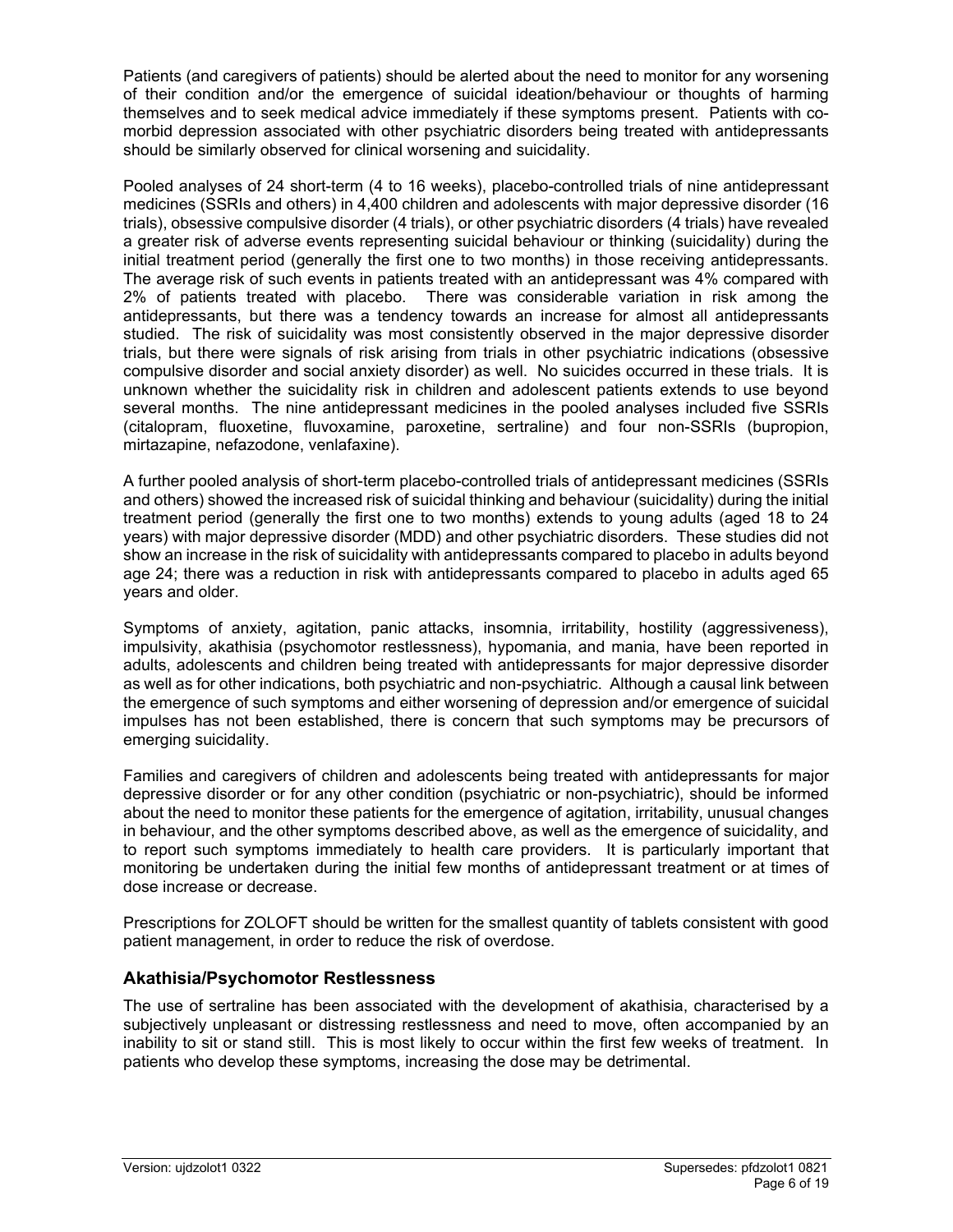## **Weak Uricosuric Effect**

ZOLOFT is associated with a mean decrease in serum uric acid of approximately 7%. The clinical significance of this weak uricosuric effect is unknown, and there have been no reports of acute renal failure with ZOLOFT.

## **Sexual Dysfunction**

SSRIs may cause symptoms of sexual dysfunction (see section 4.8). There have been reports of long-lasting sexual dysfunction where the symptoms have continued despite discontinuation of SSRIs.

## **Abnormal Bleeding/Haemorrhage**

Bleeding abnormalities have been reported with the use of SSRIs (including purpura, haematoma, epistaxis, vaginal bleeding, ecchymoses, gastrointestinal bleeding and life-threatening haemorrhage). This risk may be potentiated by concurrent use of atypical antipsychotics and phenothiazines, most tricyclic antidepressants, non-steroidal anti-inflammatory drugs (NSAIDs), aspirin or other medicines that affect coagulation. ZOLOFT should therefore be used with caution in patients concomitantly treated with medicines that increase the risk of bleeding or in patients with a past history of abnormal bleeding or those with predisposing conditions. Pharmacological gastroprotection should be considered for high risk patients.

## **Hyponatraemia**

Hyponatraemia may occur as a result of treatment with SSRIs or Serotonin and Noradrenaline Reuptake Inhibitors (SNRIs) including sertraline. In many cases, hyponatraemia appears to be the result of a syndrome of inappropriate antidiuretic hormone secretion (SIADH). Cases of serum sodium levels lower than 110 mmol/L have been reported. Elderly patients may be at greater risk of developing hyponatraemia with SSRIs and SNRIs. Also patients taking diuretics or who are otherwise volume-depleted may be at greater risk (see subsection Use in the Elderly). Discontinuation of sertraline should be considered in patients with symptomatic hyponatraemia and appropriate medical intervention should be instituted. Signs and symptoms of hyponatraemia include headache, difficulty concentrating, memory impairment, confusion, weakness and unsteadiness that may lead to falls. Signs and symptoms associated with more severe and/or acute cases have included hallucination, syncope, seizure, coma, respiratory arrest, and death.

## **Bone Fractures**

Epidemiological studies show an increased risk of bone fractures in patients receiving serotonin reuptake inhibitors (SRIs) including sertraline. The mechanism leading to this risk is not fully understood.

## **Diabetes/Loss of Glycaemic Control**

Cases of new onset diabetes mellitus have been reported in patients receiving SSRIs including ZOLOFT. Loss of glycaemic control including both hyperglycaemia and hypoglycaemia has also been reported in patients with and without pre-existing diabetes. Patients should therefore be monitored for signs and symptoms of glucose fluctuations. Diabetic patients especially should have their glycaemic control carefully monitored since their dosage of insulin and/or concomitant oral hypoglycaemic drug may need to be adjusted.

## **Angle-Closure Glaucoma**

SSRIs including sertraline may have an effect on pupil size resulting in mydriasis. This mydriatic effect has the potential to narrow the eye angle resulting in increased intraocular pressure and angleclosure glaucoma, especially in patients pre-disposed. Sertraline should therefore be used with caution in patients with angle-closure glaucoma or history of glaucoma.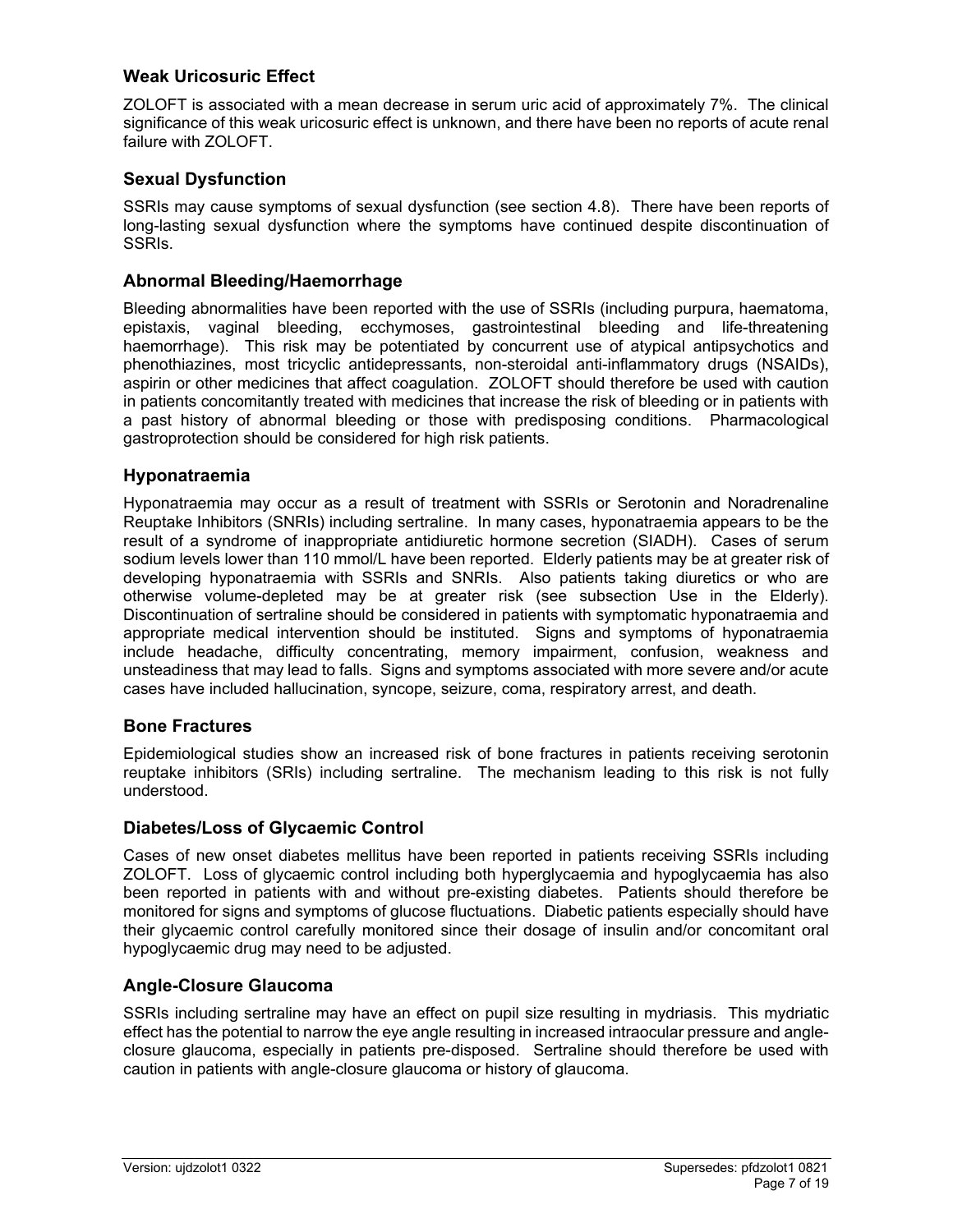# **Symptoms Associated with Discontinuation**

During marketing of ZOLOFT and other SSRIs and SNRIs, there have been spontaneous reports of adverse events occurring upon discontinuation of these drugs, particularly when abrupt, including the following: dysphoric mood, irritability, agitation, dizziness, sensory disturbances (e.g., paraesthesias such as electric shock sensations), anxiety, confusion, headache, lethargy, emotional lability, insomnia, and hypomania. While these events are generally self-limiting, some have been reported to be severe.

Patients should be monitored for these symptoms when discontinuing treatment with ZOLOFT. A gradual reduction in the dose rather than abrupt cessation is recommended whenever possible. If intolerable symptoms occur following a decrease in the dose or upon discontinuation of treatment, then resuming the previously prescribed dose may be considered. Subsequently, the physician may continue decreasing the dose but at a more gradual rate (see sections 4.2, 4.6 – Breast-feeding and 4.8).

## **Electroconvulsive Therapy**

There are no clinical studies establishing the risks or benefits of the combined use of electroconvulsive therapy (ECT) and sertraline.

# **Paediatric Use**

A total of 225 paediatric patients have completed OCD trials with sertraline. The safety profile of sertraline in these paediatric studies is comparable to that observed in the adult OCD studies.

Long-term safety on cognitive, emotional, physical, and pubertal maturation in children and adolescents aged 6 to 16 years was evaluated in a long-term observational study for up to 3 years (see section 5.1). Physicians must monitor paediatric patients on long-term treatment for abnormalities in growth and development.

Safety and effectiveness in children below the age of 6 years have not been established.

Sertraline should not be used in children and adolescents below the age of 18 years for the treatment of major depressive disorder. The efficacy and safety of sertraline has not been satisfactorily established for the treatment of major depressive disorder in this age group.

# **Use in the Elderly**

Several hundred elderly patients have participated in clinical studies with sertraline. The pattern of adverse reactions in the elderly was similar to that in younger patients.

# **Use in Renal Impairment**

Sertraline is extensively metabolised. Excretion of unchanged drug in urine is a minor route of elimination. In studies of patients with mild to moderate renal impairment (creatinine clearance 30- 60 mL/min) or moderate to severe renal impairment (creatinine clearance 10-29 mL/min), multiple dose pharmacokinetic parameters (AUC<sub>0</sub>-24 or C<sub>max</sub>) were not significantly different compared to controls. Half-lives were similar and there were no differences in plasma protein binding in all groups studied. This study indicates that, as expected from the low renal excretion of sertraline, sertraline dosing does not have to be adjusted based on the degree of renal impairment.

## **Use in Hepatic Impairment**

Sertraline is extensively metabolised by the liver. A multiple dose pharmacokinetic study in subjects with mild, stable cirrhosis demonstrated a prolonged elimination half-life and approximately threefold greater AUC and  $C_{\text{max}}$  in comparison to normal subjects. There were no significant differences in plasma protein binding observed between the two groups. The use of sertraline in patients with hepatic disease should be approached with caution. A lower or less frequent dose should be used in patients with hepatic impairment.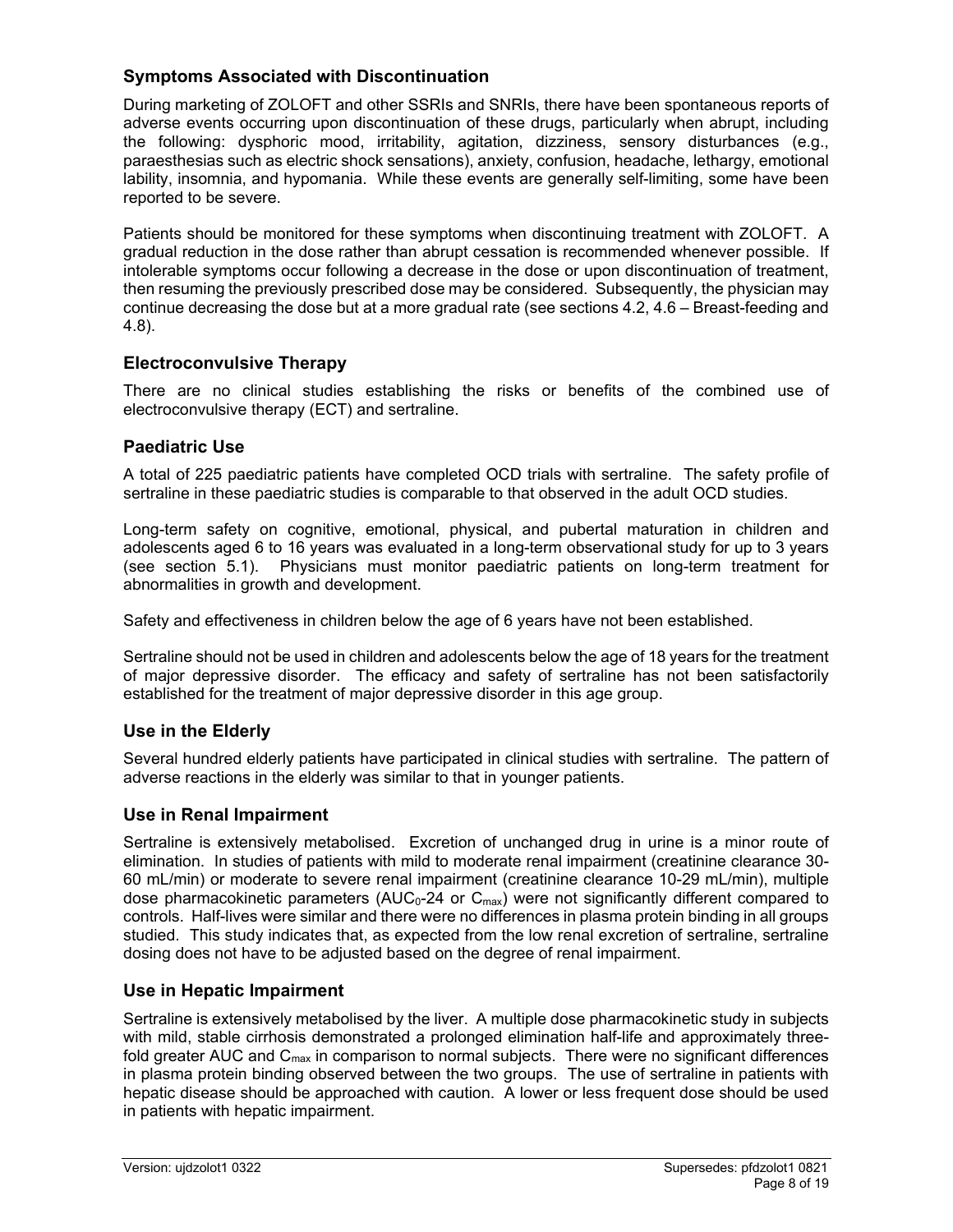## **Effects on Laboratory Tests**

False-positive urine immunoassay screening tests for benzodiazepines have been reported in patients taking sertraline. This is due to lack of specificity of the screening tests. False positive test results may be expected for several days following discontinuation of sertraline therapy. Confirmatory tests, such as gas chromatography/mass spectrometry, will distinguish sertraline from benzodiazepines.

# *4.5 Interaction with other medicines and other forms of interaction*

### **Monoamine Oxidase Inhibitors**

See sections 4.3 and 4.4.

#### **Pimozide**

Increased pimozide levels have been demonstrated in a study of single low dose pimozide (2 mg) with sertraline co-administration. These increased levels were not associated with any changes in ECG. While the mechanism of this interaction is unknown, due to the narrow therapeutic index of pimozide, concomitant administration of sertraline and pimozide is contraindicated.

#### **Medicines that Prolong the QTc Interval**

The risk of QTc prolongation and/or ventricular arrhythmias (e.g., Torsades de Pointes) is increased with concomitant use of other medicines that prolong the QTc interval (e.g., some antipsychotics and antibiotics). Please check the data sheets of other medicines administered for information on their effects on the QTc interval (see sections 4.4 – QTc Prolongation/TdP and 5.1).

#### **CNS Depressants and Alcohol**

The co-administration of sertraline 200 mg daily did not potentiate the effects of alcohol, carbamazepine, haloperidol, or phenytoin on cognitive and psychomotor performance in healthy subjects. As with other psychotropic drugs, patients should be advised to avoid alcohol use while taking sertraline.

#### **Lithium**

In placebo-controlled trials in normal volunteers, the co-administration of sertraline with lithium did not significantly alter lithium pharmacokinetics, but did result in an increase in tremor relative to placebo, indicating a possible pharmacodynamic interaction. When co-administering sertraline with medications, such as lithium, which may act via serotonergic mechanisms, patients should be appropriately monitored.

## **Phenytoin**

A placebo-controlled trial in normal volunteers suggests that chronic administration of sertraline 200 mg/day does not produce clinically important inhibition of phenytoin metabolism. Nonetheless, it is recommended that plasma phenytoin concentrations be monitored following initiation of sertraline therapy, with appropriate adjustments to the phenytoin dose. In addition, co-administration of phenytoin may cause a reduction of sertraline plasma levels.

## **Co-administration of Medicines with Serotonergic Action**

#### *Sumatriptan*

There have been rare post-marketing reports describing patients with weakness, hyperreflexia, incoordination, confusion, anxiety and agitation following the use of sertraline and sumatriptan. If concomitant treatment with sertraline and sumatriptan is clinically warranted, appropriate observation of the patient is advised (see section 4.4).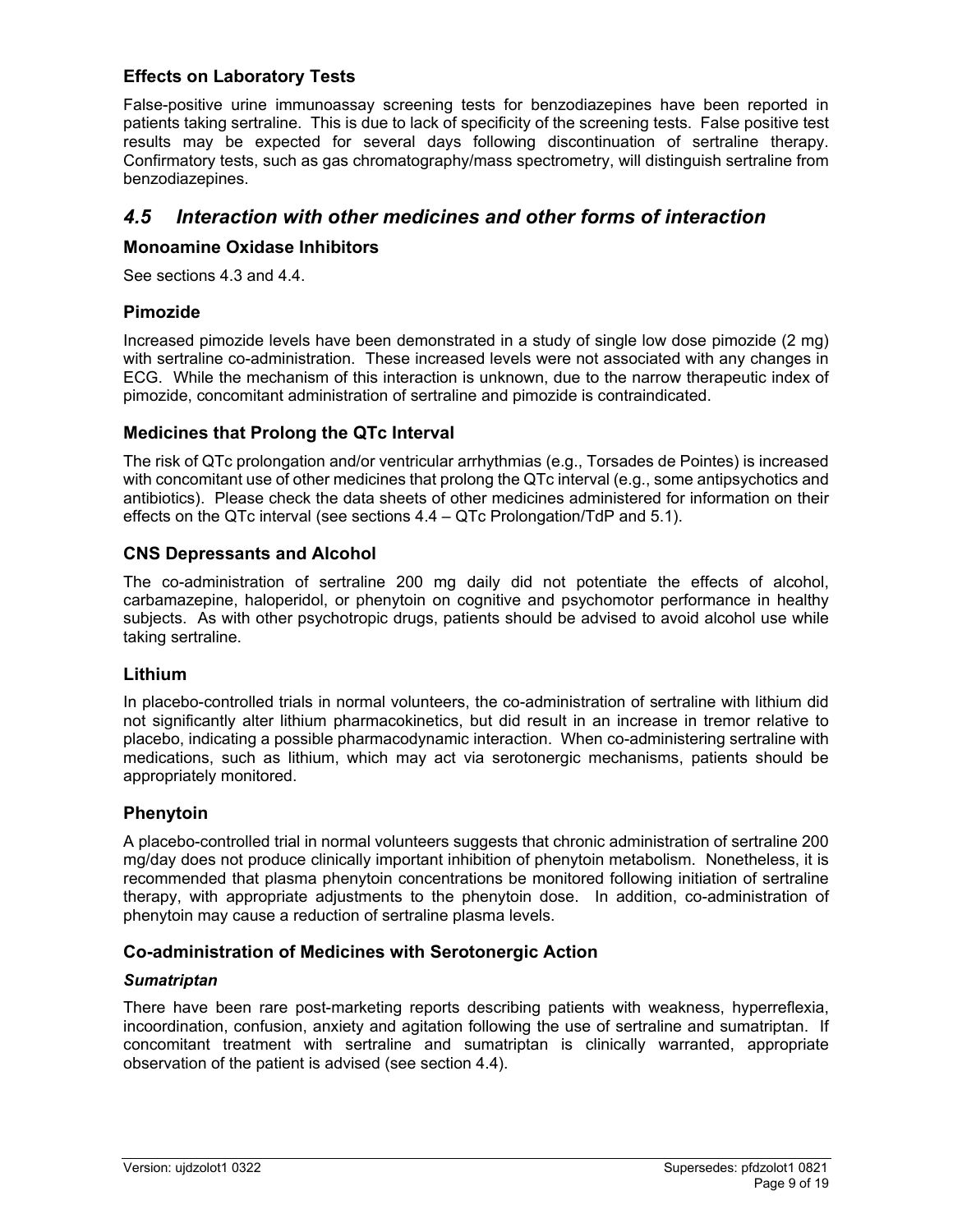#### *Other Serotonergic Drugs*

See section 4.4 - Serotonin Syndrome (SS) or Neuroleptic Malignant Syndrome (NMS), Monoamine Oxidase Inhibitors and Other Serotonergic Drugs.

#### *St John's Wort*

See section 4.4.

### *Protein Bound Drugs*

Since sertraline is bound to plasma proteins, the potential of sertraline to interact with other plasma protein bound drugs should be borne in mind. However, in three formal interaction studies with diazepam, tolbutamide, and warfarin, respectively, sertraline was not shown to have significant effects on the protein binding of the substrate (see subsections Warfarin, CNS Active Drugs and Hypoglycaemic Drugs).

#### *Warfarin*

Co-administration of sertraline 200 mg daily with warfarin resulted in a small but statistically significant increase in prothrombin time, the clinical significance of which is unknown. Accordingly, prothrombin time should be carefully monitored when sertraline therapy is initiated or stopped.

#### *Medicines that Interfere with Haemostasis (NSAIDs, Aspirin, Warfarin, etc)*

Serotonin release by platelets plays an important role in haemostasis. There is an association between use of psychotropic drugs that interfere with serotonin reuptake and the occurrence of abnormal bleeding. Concurrent use of an NSAID, aspirin or warfarin potentiates the risk. Thus, patients should be cautioned about using such medicines concurrently with ZOLOFT.

#### *Cimetidine*

Co-administration of sertraline with cimetidine caused a substantial decrease in sertraline clearance. The clinical significance of this change is unknown.

## *CNS Active Drugs*

Co-administration of sertraline 200 mg daily with diazepam resulted in small, statistically significant changes in some pharmacokinetic parameters. The clinical significance of these changes is unknown.

#### *Hypoglycaemic Drugs*

Co-administration of sertraline 200 mg daily with tolbutamide resulted in small, statistically significant changes in some pharmacokinetic parameters. The clinical significance of these changes is unknown.

Sertraline 200 mg daily did not affect the pharmacokinetics of glibenclamide.

Patients receiving biguanides should monitor their blood glucose carefully when sertraline is introduced.

## *Atenolol*

Sertraline had no effect on the beta-adrenergic blocking ability of atenolol.

#### *Digoxin*

Sertraline 200 mg daily did not change serum digoxin levels or digoxin renal clearance.

#### *Drugs Metabolised by Cytochrome P450 (CYP) 2D6*

There is variability among antidepressants in the extent to which they inhibit the activity of isozyme cytochrome P450 (CYP) 2D6. The clinical significance of this depends on the extent of inhibition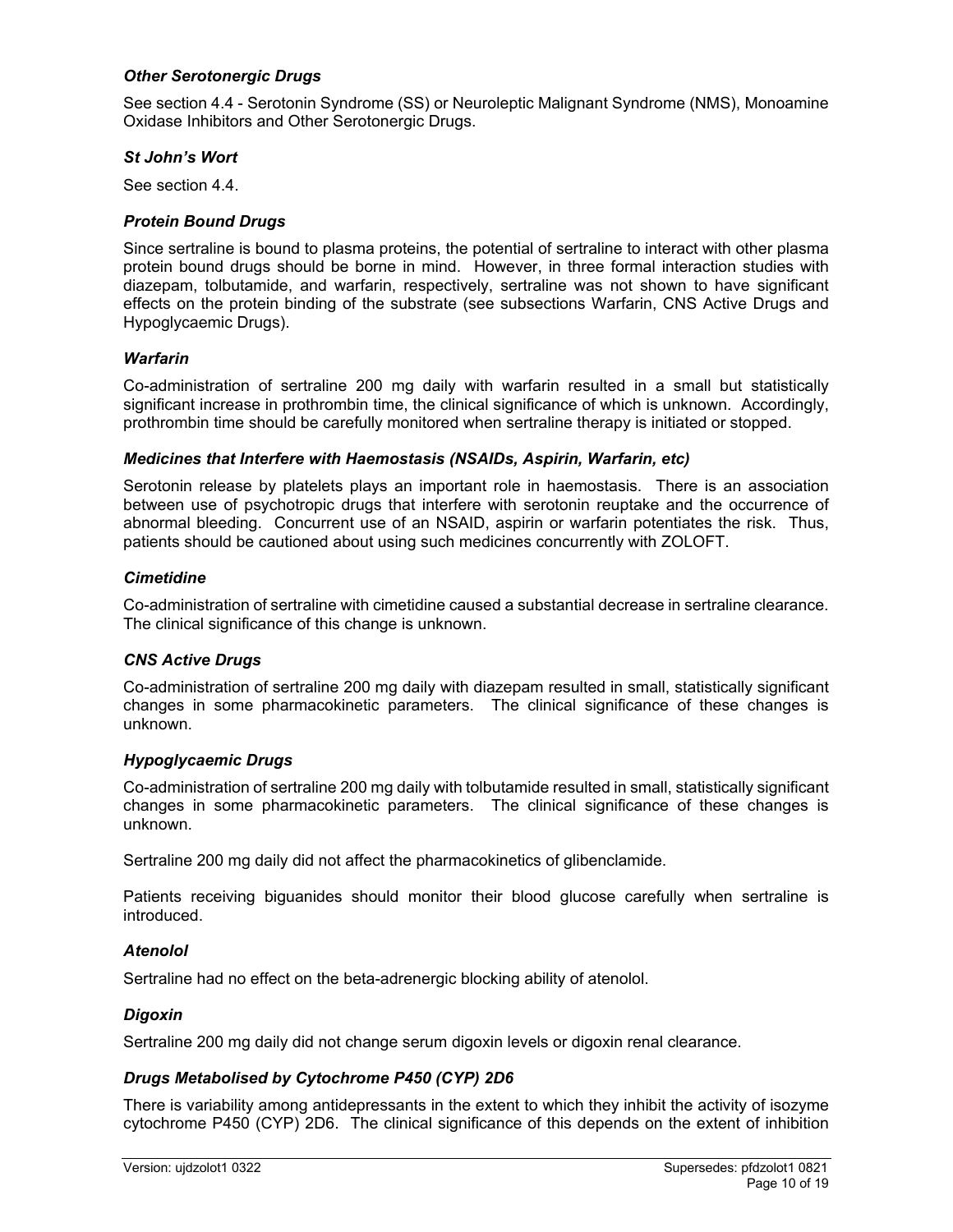and the therapeutic index of the co-administered drug. CYP 2D6 substrates with a narrow therapeutic index include tricyclic antidepressants (TCAs) and class 1C antiarrhythmics such as propafenone and flecainide. In formal interaction studies, chronic dosing with sertraline 50 mg daily showed minimal elevation (mean 23 to 37%) of steady state desipramine plasma levels (a marker of CYP 2D6 isoenzyme activity).

## *Drugs Metabolised by Other CYP Enzymes (CYP 3A3/4, CYP 2C9, CYP 2C19, CYP 1A2)*

## **CYP 3A3/4**

In vivo interaction studies have demonstrated that chronic administration of sertraline 200 mg daily does not inhibit the CYP 3A3/4 mediated 6-β hydroxylation of endogenous cortisol or the metabolism of carbamazepine or terfenadine. In addition, the chronic administration of sertraline 50 mg daily does not inhibit the CYP 3A3/4 mediated metabolism of alprazolam. The data suggest that sertraline is not a clinically relevant inhibitor of CYP 3A3/4.

Co-administration of sertraline with metamizole, which is an inducer of metabolising enzymes including CYP 2B6 and CYP 3A4 may cause a reduction in plasma concentrations of sertraline with potential decrease in clinical efficacy, therefore, caution is advised when metamizole and sertraline are administered concurrently; clinical response and/or drug levels should be monitored as appropriate.

## **CYP 2C9**

The apparent lack of clinically significant effects of the chronic administration of sertraline 200 mg daily on plasma concentrations of tolbutamide, phenytoin and warfarin suggests that sertraline is not a clinically relevant inhibitor of CYP 2C9 (see subsections Hypoglycaemic Drugs, Phenytoin and Warfarin).

#### **CYP 2C19**

The apparent lack of clinically significant effects of the chronic administration of sertraline 200 mg daily on plasma concentrations of diazepam suggests that sertraline is not a clinically relevant inhibitor of CYP 2C19 (see subsection CNS Active Drugs).

## **CYP 1A2**

In vitro studies indicate that sertraline has little or no potential to inhibit CYP 1A2.

#### **Microsomal Enzyme Induction**

Preclinical studies have shown sertraline to induce hepatic microsomal enzymes. In clinical studies, sertraline was shown to induce hepatic enzymes minimally as determined by a small (5%) but statistically significant decrease in antipyrine half-life following administration of 200 mg/day for 21 days.

# *4.6 Fertility, pregnancy and lactation*

## **Pregnancy**

#### **Category C**

Reproduction studies have been performed in rats and rabbits at doses up to approximately 20 and 10 times the maximum daily human mg/kg dose respectively. There was no evidence of teratogenicity at any dose level. At the dose level corresponding to approximately 2.5 to 10 times the maximum daily human mg/kg dose, however, sertraline was associated with delayed ossification processes in foetuses, probably secondary to effects on the dams.

Observational studies have provided evidence of an increased risk (less than 2-fold) of postpartum haemorrhage following exposure to SSRIs, including sertraline, especially within the month prior to birth.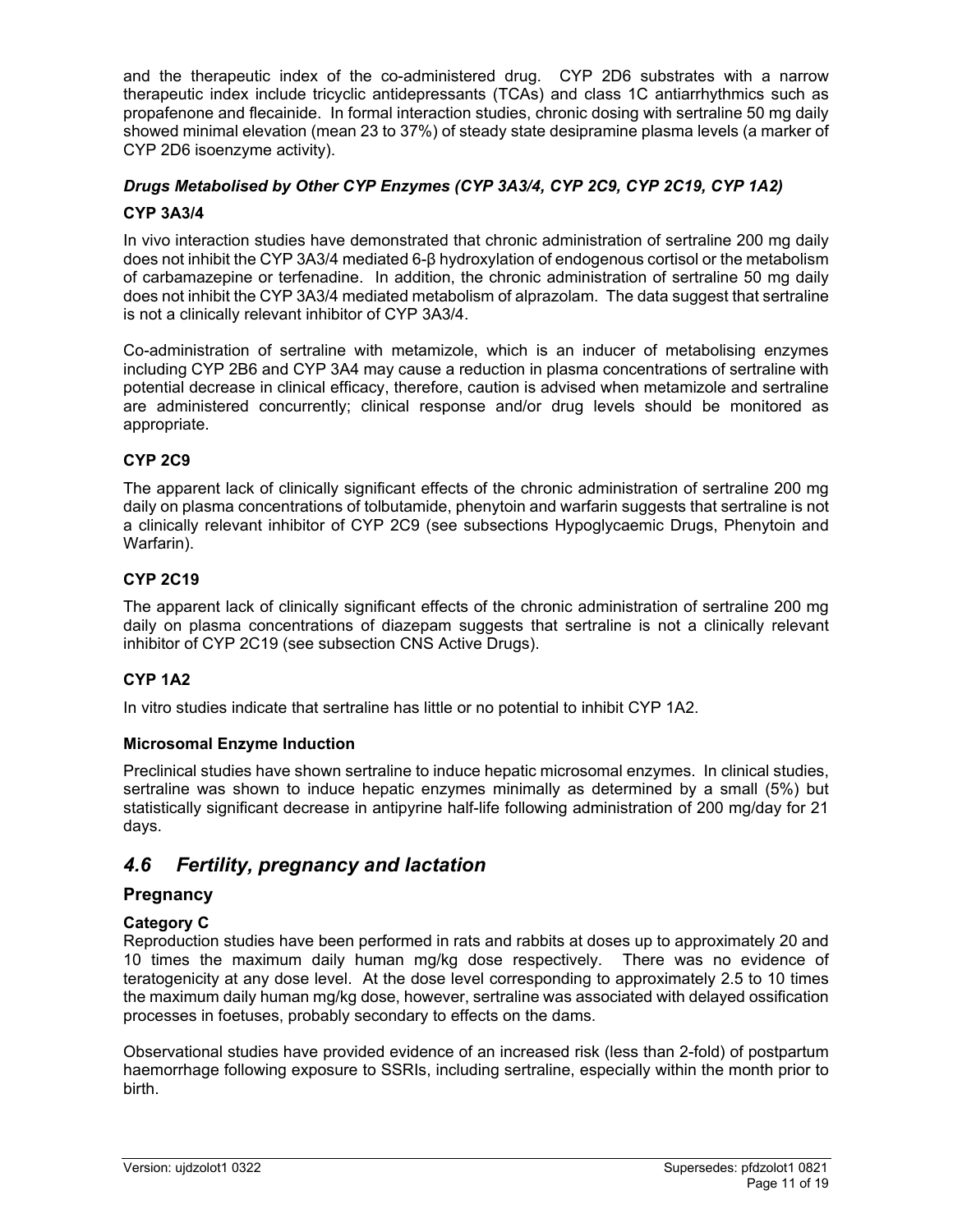There was decreased neonatal survival following maternal administration of sertraline at doses of approximately five times the maximum daily human mg/kg dose. Similar effects on neonatal survival have been described for other antidepressant drugs. The clinical significance of these effects is unknown.

There are no adequate and well controlled studies in pregnant women. Because animal reproduction studies are not always predictive of human response, sertraline should be used during pregnancy only if the perceived benefits outweigh the risks, taking into account the risks of untreated depression.

Neonates exposed to sertraline, other SSRIs or SNRIs late in the third trimester have developed complications requiring prolonged hospitalisation, respiratory support, and tube feeding. Such complications can arise immediately upon delivery. Reported clinical findings have included respiratory distress, cyanosis, apnoea, seizures, temperature instability, feeding difficulty, vomiting, hypoglycaemia, hypotonia, hyperreflexia, tremor, jitteriness, irritability, and constant crying. These features are consistent with either a direct toxic effect of SSRIs and SNRIs or, possibly, a drug discontinuation syndrome.

Exposure during late pregnancy to SSRIs may have an increased risk for persistent pulmonary hypertension of the newborn (PPHN). PPHN occurs in 1 to 2 per 1,000 live births in the general population and is associated with substantial neonatal morbidity and mortality. In a retrospective case-control study of 377 women whose infants were born with PPHN and 836 women whose infants were born healthy, the risk for developing PPHN was approximately six-fold higher for infants exposed to SSRIs after the 20th week of gestation compared to infants who had not been exposed to antidepressants during pregnancy. A study of 831,324 infants born in Sweden in 1997 to 2005 found a PPHN risk ratio of 2.4 (95% CI, 1.2 to 4.3) associated with patient-reported maternal use of SSRIs "in early pregnancy" and a PPHN risk ratio of 3.6 (95% CI, 1.2 to 8.3) associated with a combination of patient-reported maternal use of SSRIs "in early pregnancy" and an antenatal SSRI prescription "in later pregnancy".

Some epidemiological studies have suggested an increased risk of congenital abnormalities associated with use of SSRIs and SNRIs in pregnancy. The relevance for sertraline treatment remains unknown.

Some epidemiological data suggests that the use of SSRIs and SNRIs in pregnancy may be associated with a small but statistically significant increase in pre-term delivery.

Women of childbearing potential should employ an adequate method of contraception if taking sertraline.

## **Breast-feeding**

Isolated studies in small numbers of breast-feeding mothers and their infants indicated negligible or undetectable levels of sertraline in infant serum, although levels in breast milk were more concentrated than in maternal serum. Use in breast-feeding mothers is not recommended unless, in the judgement of the physician, the benefit outweighs the risk.

If sertraline is used during pregnancy and/or lactation, the physician should be aware of postmarketing reports of symptoms, including those compatible with withdrawal reactions, in some neonates whose mothers had been on SSRI antidepressants, including sertraline.

## **Fertility**

A decrease in fertility was seen in one of two rat studies at a dose of 80 mg/kg (giving rise to plasma drug exposure levels similar to or slightly higher than that achieved following the maximum recommended human dose of 200 mg).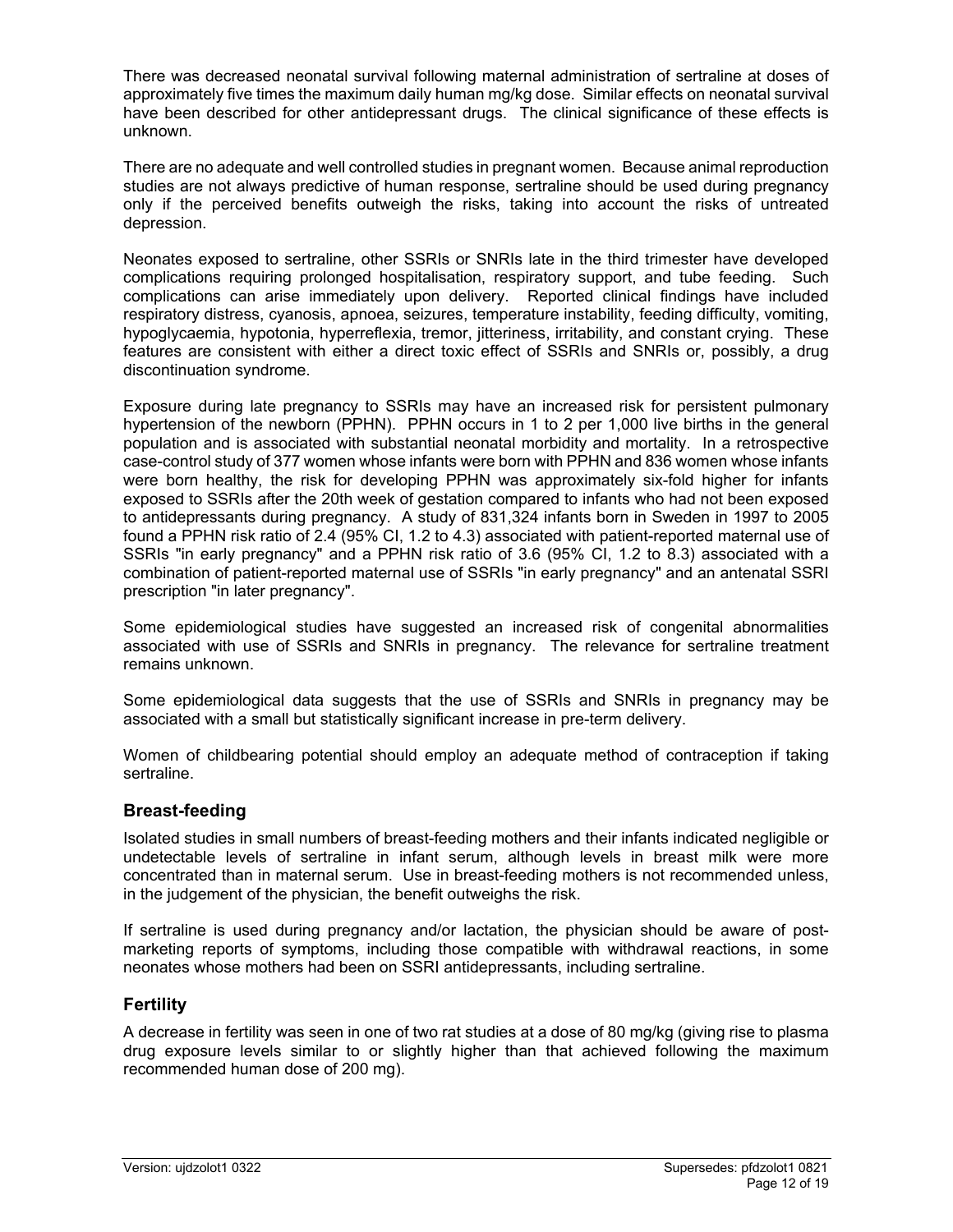# *4.7 Effects on ability to drive and use machines*

Clinical pharmacology studies have shown that sertraline has no effect on psychomotor performance. However, as psychotropic drugs may impair the mental or physical ability required for the performance of potentially hazardous tasks such as driving a car or operating machinery, the patient should be cautioned accordingly.

# *4.8 Undesirable effects*

Side effects that occurred significantly more frequently with sertraline than with placebo in multiple dose studies for depression were:

**Metabolism and nutrition disorders:** Common: Decreased appetite.

**Psychiatric disorders:** Very common: Insomnia.

**Nervous system disorders:** Very common: Dizziness; Common: Tremor, somnolence.

**Gastrointestinal disorders:** Very common: Diarrhoea, nausea; Common: Vomiting, dry mouth, dyspepsia.

**Skin and subcutaneous tissue disorders:** Common: Hyperhidrosis.

**Reproductive system and breast disorders:** Common: Ejaculation disorder, sexual dysfunction (see section 4.4).

The side effect profile commonly observed in double-blind, placebo-controlled studies in patients with OCD, panic disorder, PTSD, social phobia and PMDD was similar to that observed in clinical trials in patients with depression.

No weight gain was observed in controlled clinical trials with sertraline treatment for depression or OCD; some patients may experience a reduction in body weight with sertraline.

# **Adverse Effects from Clinical Trials in Paediatric MDD**

In clinical trials in children and adolescents aged 6 to 17 years with major depressive disorder (MDD) the following adverse events were reported at a frequency of at least 2% of subjects and occurred at a rate of at least twice that of placebo: diarrhoea (9.5% vs 1.6%), agitation (6.3% vs 1.1%), decreased appetite (5.3% vs 1.1%), vomiting (4.2% vs 1.1%) hyperkinesia (2.6% vs 0.5%), dry mouth (2.1% vs 0.5%), tremor (2.1% vs 0%) and urinary incontinence (2.1% vs 0%). The incidence of discontinuation due to adverse events was 9% (n=17) with sertraline and 2.1 (n=4) with placebo. The most common reasons for discontinuation due to adverse events, whether or not related to sertraline, were aggression (1.6%), agitation (1.6%), suicidal ideation (1.6%), hyperkinesia (1.1%), suicide attempt (1.1%) and aggravated depression (1.1%).

In the safety analysis, suicide attempt was reported in the same number of patients in sertraline (2/189, 1.1%) and placebo (2/184, 1.1%) with an incidence of suicide attempts in sertraline-treated subjects of 1.1% (2 attempts in 2/189 subjects) versus 1.6% in placebo-treated subjects (3 attempts in 2/184 subjects). Suicidal ideation was reported by 3 sertraline-treated patients (1.6%) and no placebo treated patients. This difference is not statistically significant. Note that sertraline should not be used in children and adolescents to treat MDD (see section 4.4).

## **Post-Marketing Experience**

Voluntary reports of adverse events in patients receiving sertraline since market introduction have been received. They include the following:

**Blood and lymphatic system disorders:** Rare: Thrombocytopenia, leukopenia; Unknown: Lymphadenopathy.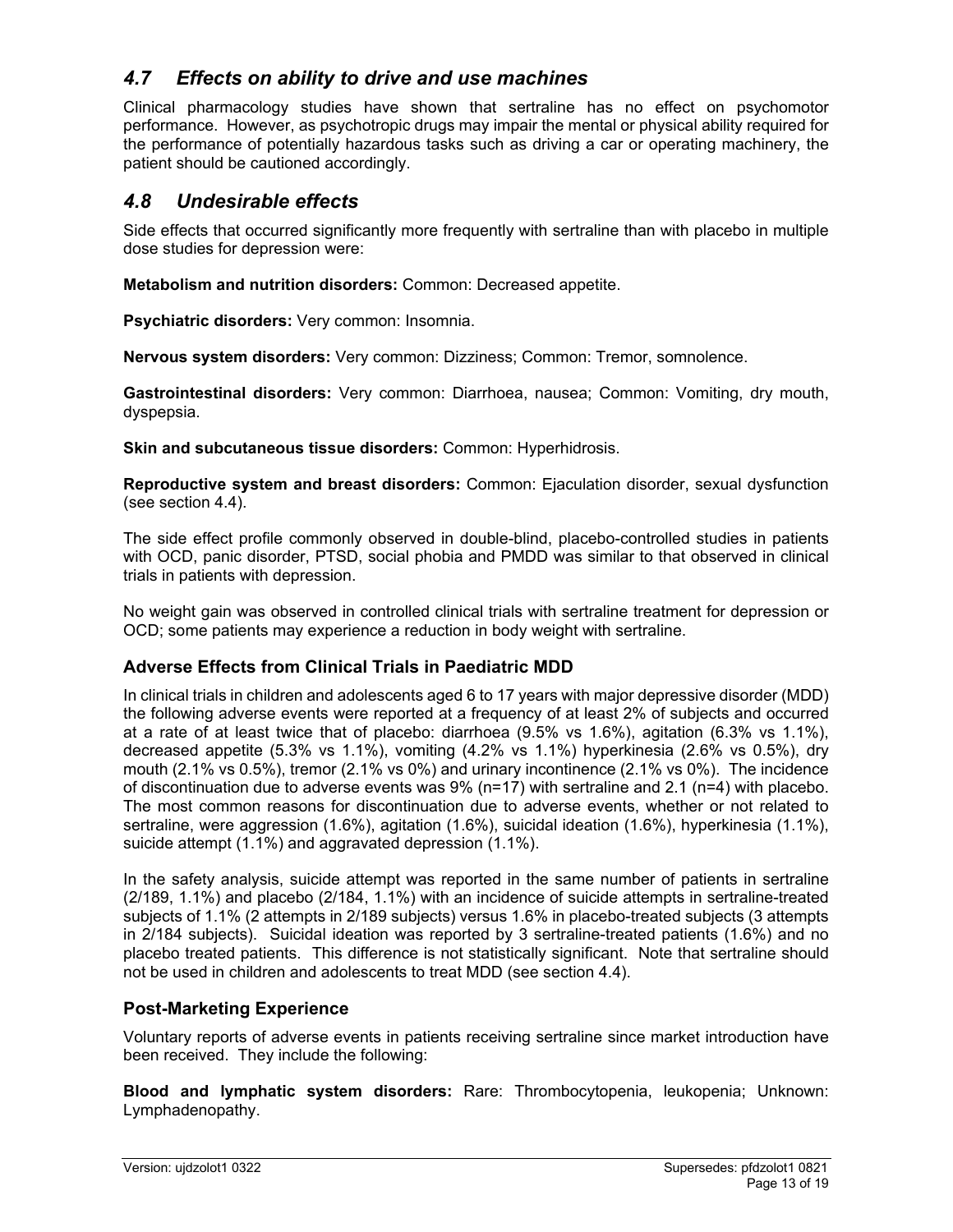**Immune system disorders:** Uncommon: Hypersensitivity; Rare: Anaphylactoid reaction.

**Endocrine disorders:** Rare: Inappropriate antidiuretic hormone secretion, hyperprolactinaemia, hypothyroidism.

**Metabolism and nutrition disorders:** Common: Increased appetite; Rare: Diabetes mellitus, hyponatraemia, hypoglycaemia, hyperglycaemia.

**Psychiatric disorders:** Common: Depressive symptoms, agitation, anxiety, bruxism, nightmare, libido decreased (male and female); Uncommon: Hallucination, aggression, confusional state, euphoric mood; Rare: Psychotic disorder; Unknown: nervousness, apathy, premature ejaculation, sleep walking, thinking abnormal, depersonalisation.

**Nervous system disorders:** Very common: Headache; Common: Hypertonia, paraesthesia; Uncommon: Syncope, extrapyramidal disorder, muscle contractions involuntary, hypoaesthesia, hyperkinesia, migraine; Rare: Coma, convulsion, dystonia, akathisia. Also reported were signs and symptoms associated with serotonin syndrome, in some cases associated with concomitant use of serotonergic drugs, that included agitation, confusional state, hyperhidrosis, diarrhoea, pyrexia, hypertension, muscle rigidity and tachycardia; Unknown: Visual field defect, dysgeusia, speech disorder, disturbance in attention, amnesia.

**Eye disorders:** Common: Visual impairment; Uncommon: Mydriasis, periorbital oedema; Unknown: glaucoma, scotoma.

**Ear and labyrinth disorders:** Common: Tinnitus.

**Cardiac disorders:** Common: Palpitations; Uncommon: Tachycardia; Rare: QTc prolongation and torsade de pointes, electrocardiogram QT prolonged, blood cholesterol increased; Unknown: Myocardial infarction, bradycardia.

**Vascular disorders:** Common: Hot flush; Uncommon: Haemorrhage (predominantly of the skin and mucous membranes, including purpura, epistaxis, haematomas, vaginal haemorrhage and gastrointestinal haemorrhage), hypertension; Rare: Cerebrovascular vasoconstriction (including reversible cerebral vasoconstriction syndrome and Call-Fleming syndrome); Unknown: Peripheral ischaemia.

**Respiratory, thoracic, and mediastinal disorders:** Common: Yawning; Uncommon: Bronchospasm, epistaxis; Unknown: Dyspnoea, dysphonia, hiccups.

**Gastrointestinal disorders:** Common: Vomiting, constipation, abdominal pain; Uncommon: Gastrointestinal haemorrhage; Rare: Pancreatitis; Unknown: Haemorrhoids, oesophagitis, dysphagia, salivary hypersecretion, tongue disorder.

**Hepatobiliary disorders:** Uncommon: Alanine aminotransferase increased, aspartate aminotransferase increased; Rare: Serious liver injury (including hepatitis, jaundice and liver failure).

**Skin and subcutaneous tissue disorders:** Common: Rash; Uncommon: Urticaria, purpura, pruritus, alopecia; Rare: Serious exfoliative skin disorders (e.g., Stevens-Johnson syndrome and toxic epidermal necrolysis), angioedema, photosensitivity skin reaction; Unknown: Dermatitis.

**Musculoskeletal and connective tissue disorders:** Common: Arthralgia; Uncommon: Muscle spasms; Rare: Rhabdomyolysis, trismus; Unknown: Myalgia, back pain.

**Renal and urinary disorders:** Uncommon: Urinary retention, haematuria, urinary incontinence; Rare: Enuresis.

**Reproductive system and breast disorders:** Common: Menstruation irregular; Rare: Priapism, galactorrhoea, gynaecomastia.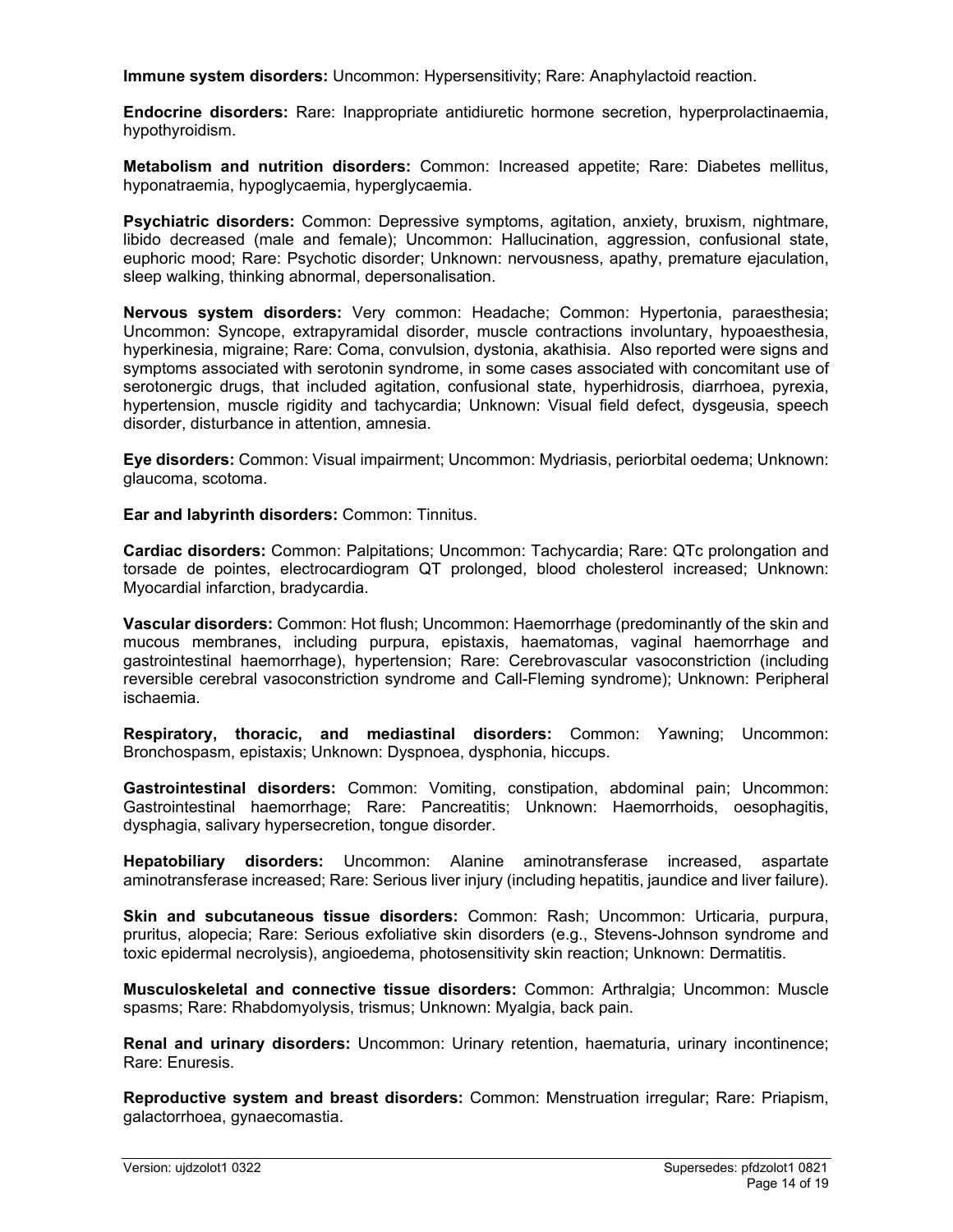**General disorders and administration site conditions:** Common: Chest pain, malaise, pyrexia, asthenia, fatigue; Uncommon: Gait disturbance, oedema peripheral; Rare: Face oedema, drug withdrawal syndrome; Unknown: Movement disorders (including extrapyramidal symptoms such as dyskinesia, akathisia, dystonia, hyperkinesia, hypertonia, teeth grinding or gait abnormalities).

**Investigations:** Common: Weight increased; Uncommon: Weight decreased; Rare: Platelet function test abnormal, laboratory test abnormal.

**Injury, poisoning and procedural complications:** Rare: Fracture.

**Discontinuation symptoms:** Symptoms following the discontinuation of sertraline have been reported and included agitation, anxiety, dizziness, headache, nausea and paraesthesia.

#### **Reporting of suspected adverse reactions**

Reporting suspected adverse reactions after authorisation of the medicine is important. It allows continued monitoring of the benefit/risk balance of the medicine. Healthcare professionals are asked to report any suspected adverse reactions https://nzphvc.otago.ac.nz/reporting/.

## *4.9 Overdose*

On the evidence available, sertraline has a wide margin of safety in overdose. An overdose of sertraline alone of up to 13.5 g has been reported. Deaths have been reported involving overdoses of sertraline, primarily in combination with other drugs and/or alcohol. Therefore, any overdosage should be treated aggressively.

## **Signs and Symptoms**

Symptoms of overdose include serotonin-mediated side effects such as QTc prolongation, TdP (see sections 4.4, 4.5 and 5.1), somnolence, gastrointestinal disturbances (such as nausea and vomiting), tachycardia, tremor, agitation and dizziness. Less frequently reported was coma.

## **Treatment of Overdosage**

There are no specific antidotes to sertraline. Establish and maintain an airway and ensure adequate oxygenation and ventilation, if necessary. Activated charcoal, which may be used with a cathartic, may be as or more effective than lavage, and should be considered in treating overdose. Induction of emesis is not recommended. Cardiac and vital sign monitoring is recommended along with general symptomatic and supportive measures. Due to the large volume of distribution of sertraline, forced diuresis, dialysis, haemoperfusion, and exchange transfusion are unlikely to be of benefit.

For further advice on management of overdose please contact the National Poisons Centre (0800 POISON or 0800 764 766).

# **5. Pharmacological Properties**

# *5.1 Pharmacodynamic properties*

Pharmacotherapeutic group: Selective serotonin reuptake inhibitors, ATC code: N06AB06

Sertraline is a potent and selective inhibitor of neuronal serotonin (5-HT) uptake in vitro, which results in the potentiation of the effects of 5-HT in animals. It has only very weak effects on noradrenaline and dopamine neuronal reuptake. At clinical doses, sertraline blocks the uptake of serotonin into human platelets. It is devoid of stimulant, sedative or anticholinergic activity, or cardiotoxicity in animals. In controlled studies in normal volunteers, sertraline did not cause sedation and did not interfere with psychomotor performance. In accord with its selective inhibition of 5-HT uptake, sertraline does not enhance catecholaminergic activity. Sertraline has no affinity for muscarinic (cholinergic), serotonergic, dopaminergic, adrenergic, histaminergic, gamma-aminobutyric acid (GABA) or benzodiazepine receptors. The chronic administration of sertraline in animals was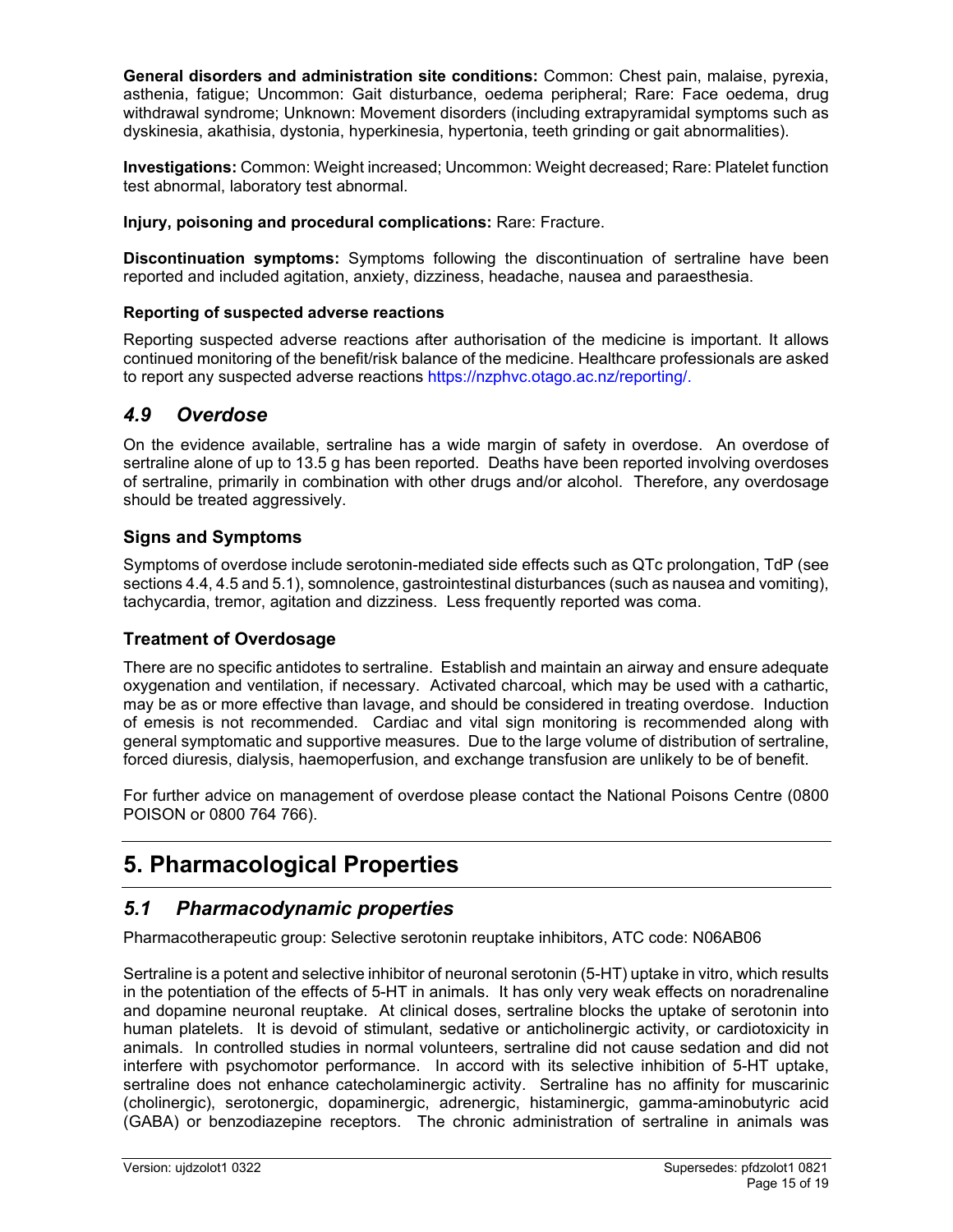associated with downregulation of brain noradrenaline receptors as observed with other clinically effective antidepressants and antiobsessional drugs.

Sertraline has not demonstrated potential for abuse. In a placebo-controlled, double blind, randomised study of the comparative abuse liability of sertraline, alprazolam and d-amphetamine in humans, sertraline did not produce positive subjective effects indicative of abuse potential. In contrast, subjects rated both alprazolam and d-amphetamine significantly greater than placebo on measures of drug liking, euphoria and abuse potential. Sertraline did not produce either the stimulation and anxiety associated with d amphetamine or the sedation and psychomotor impairment associated with alprazolam. Sertraline does not function as a positive reinforcer in rhesus monkeys trained to self-administer cocaine, nor does it substitute as a discriminative stimulus for either damphetamine or pentobarbital in rhesus monkeys.

## **Clinical Trial Data**

#### *Major Depressive Disorder*

A study was conducted that involved depressed outpatients who had responded by the end of an initial 8-week open treatment phase on sertraline 50 mg/day to 200 mg/day. These patients ( $n =$ 295) were randomised to continuation for 44 weeks on double-blind sertraline 50 mg/day to 200 mg/day or placebo. A statistically significantly lower relapse rate was observed for patients taking sertraline compared to those on placebo. The mean dose for completers was 70 mg/day.

#### *Obsessive-Compulsive Disorder (OCD)*

In a long-term study, patients meeting DSM-III-R criteria for OCD who had responded during a 52 week single-blind trial on sertraline 50 mg/day to 200 mg/day (n = 224) were randomised to continuation of sertraline or to substitution of placebo for up to 28 weeks of observation for discontinuation due to relapse or insufficient clinical response. Patients receiving continued sertraline treatment experienced a significantly lower rate of discontinuation due to relapse or insufficient clinical response over the subsequent 28 weeks compared to those receiving placebo. This pattern was demonstrated in male and female subjects.

#### *Panic Disorder*

In a long-term study, patients meeting DSM-III-R criteria for panic disorder who had responded during a 52-week open trial on sertraline 50 mg/day to 200 mg/day (n = 183) were randomised to continuation of sertraline or to substitution of placebo for up to 28 weeks of observation for discontinuation due to relapse or insufficient clinical response. Patients receiving continued sertraline treatment experienced a significantly lower rate of discontinuation due to relapse or insufficient clinical response over the subsequent 28 weeks compared to those receiving placebo. This pattern was demonstrated in male and female subjects.

#### *Post-traumatic Stress Disorder (PTSD)*

In a long-term study, patients meeting DSM-III-R criteria for PTSD who had responded during a 24 week open trial on sertraline 50 mg/day to 200 mg/day (n = 96) were randomised to continuation of sertraline or to substitution of placebo for up to 28 weeks of observation for relapse. Patients receiving continued sertraline treatment experienced significantly lower relapse rates over the subsequent 28 weeks compared to those receiving placebo. This pattern was demonstrated in male and female subjects.

#### *Social Phobia*

In a social phobia relapse prevention study, patients who were responders at the end of a 20 week, multicentre, flexible dose study that compared sertraline (50 mg/day to 200 mg/day) to placebo, were re-randomised for an additional 24 weeks to either sertraline continuation treatment (within 50 mg/day to 200 mg/day) or placebo substitution, while placebo responders remained on placebo. Patients receiving sertraline continuation treatment experienced a statistically significantly lower relapse rate over this 24 week study than patients randomised to placebo substitution treatment.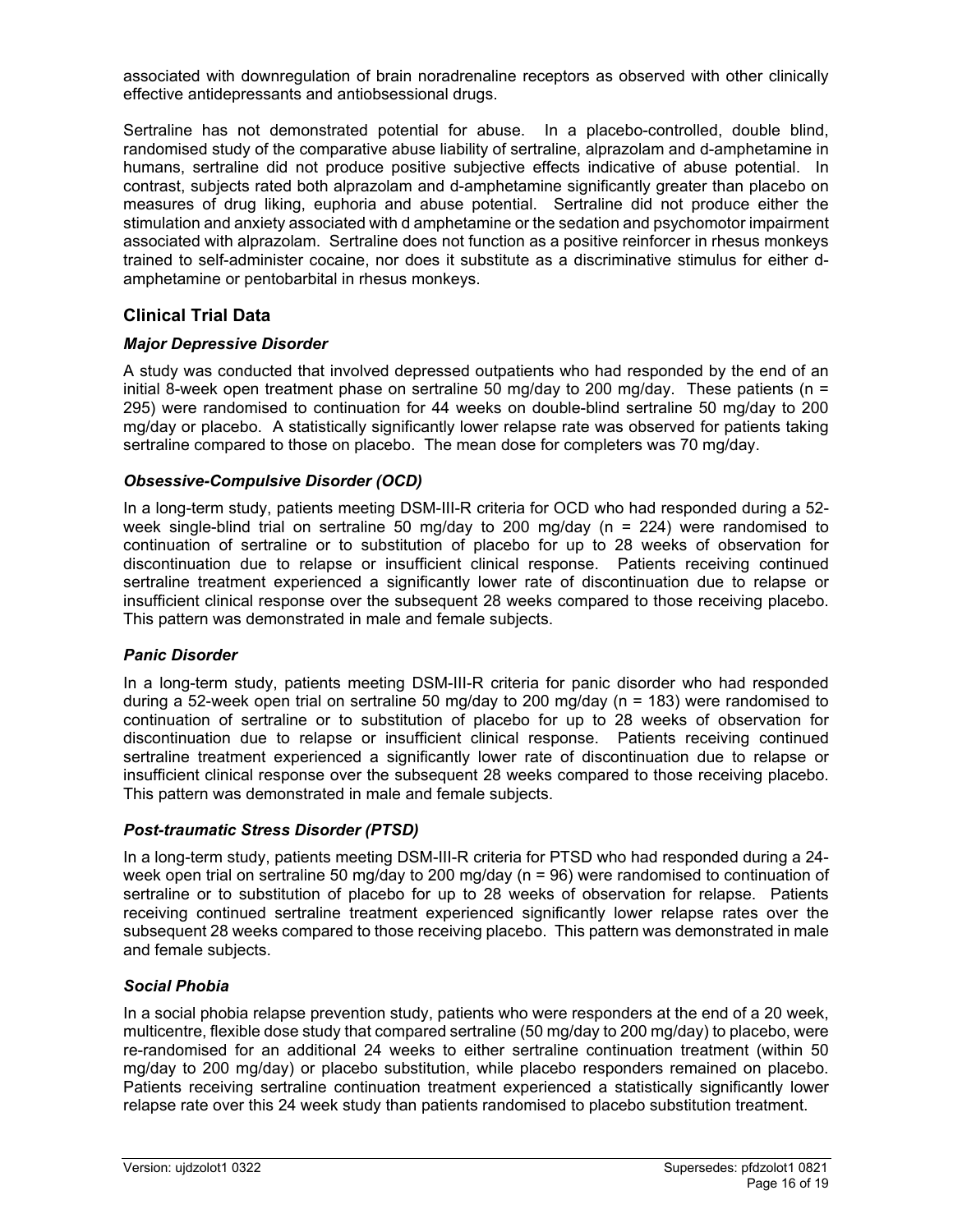## *Cardiac Electrophysiology*

In a dedicated thorough QTc study, conducted at steady-state at supratherapeutic exposures in healthy volunteers (treated with 400 mg/day, twice the maximum recommended daily dose), the upper bound of the 2-sided 90% CI for the time matched Least Square mean difference of QTcF between sertraline and placebo (11.666 msec) was greater than the predefined threshold of 10 msec at the 4-hour postdose time point. Exposure-response analysis indicated a slightly positive relationship between QTcF and sertraline plasma concentrations [0.036 msec/(ng/mL); p<0.0001]. Based on the exposure-response model, the threshold for clinically significant prolongation of the QTcF (i.e., for predicted 90% CI to exceed 10 msec) is at least 2.6-fold greater than the average  $C_{\text{max}}$  (86 ng/mL) following the highest recommended dose of sertraline (200 mg/day) (see sections 4.4, 4.5, 4.8 and 4.9).

# **Paediatric population**

# *Post-marketing safety study SPRITES*

An observational post-approval study of 941 patients aged 6 to 16 years was conducted to evaluate the long-term safety of treatment with sertraline (with and without psychotherapy) compared with psychotherapy on cognitive, emotional, physical, and pubertal maturation for up to 3 years. This study was conducted in clinical practice settings in children and adolescents with primary diagnoses of obsessive compulsive disorder, depression, or other anxiety disorders and evaluated cognition [assessed by the Trails B test and the Metacognition Index from the Behaviour Rating Inventory of Executive Function (BRIEF), behavioural/emotional regulation (assessed by the Behavioural Regulation Index from the BRIEF) and physical/pubertal maturation (assessed by standardised height/weight/body mass index (BMI) and Tanner Stage)]. Sertraline is approved in the paediatric population only for patients aged 6 years of age and older with OCD (see section 4.1).

Standardisation of each primary outcome measure based on sex and age norms showed that the overall results were consistent with normal development. No statistically significant differences were observed for the primary outcome measures, with the exception of weight. A statistically significant finding for standardised weight was observed in comparative analyses; however, the magnitude of the change in weight was small [mean (SD) change in standardised z-scores <0.5 SD] and observed mainly at higher doses.

# *5.2 Pharmacokinetic properties*

Sertraline exhibits dose proportional pharmacokinetics over the range of 50 mg to 200 mg. In man, following oral once daily dosing over the range of 50 mg to 200 mg for 14 days, peak plasma concentrations (C<sub>max</sub>) of sertraline occur at about 4.5 to 8.4 hours post dosing. The pharmacokinetic profile in either adolescents or the elderly is not significantly different from that in adults between 18 and 65 years. The mean half-life of sertraline for young and elderly men and women ranges from 22 to 36 hours. Consistent with the terminal elimination half-life, there is an approximately two-fold accumulation up to steady state concentrations, which are achieved after one week of once daily dosing. Approximately 98% of the circulating drug is bound to plasma proteins. Animal studies indicate that sertraline has a large apparent volume of distribution. The pharmacokinetics of sertraline in paediatric OCD patients have been shown to be comparable to adults (although paediatric patients metabolise sertraline with slightly greater efficiency). However, lower doses may be advisable for paediatric patients given their lower body weights (especially those patients aged 6 to 12 years), in order to avoid excessive plasma levels.

Sertraline undergoes extensive first pass hepatic metabolism. The principal metabolite in plasma, N desmethylsertraline, is substantially less active (about 20 times) than sertraline in vitro, and there is no evidence of activity in in vivo models of depression. The half-life of N-desmethylsertraline is in the range of 62 to 104 hours. Sertraline and N-desmethylsertraline are both extensively metabolised in man and the resultant metabolites excreted in faeces and urine in equal amounts. Only a small amount (<0.2%) of unchanged sertraline is excreted in urine.

Food does not significantly change the bioavailability of sertraline tablets.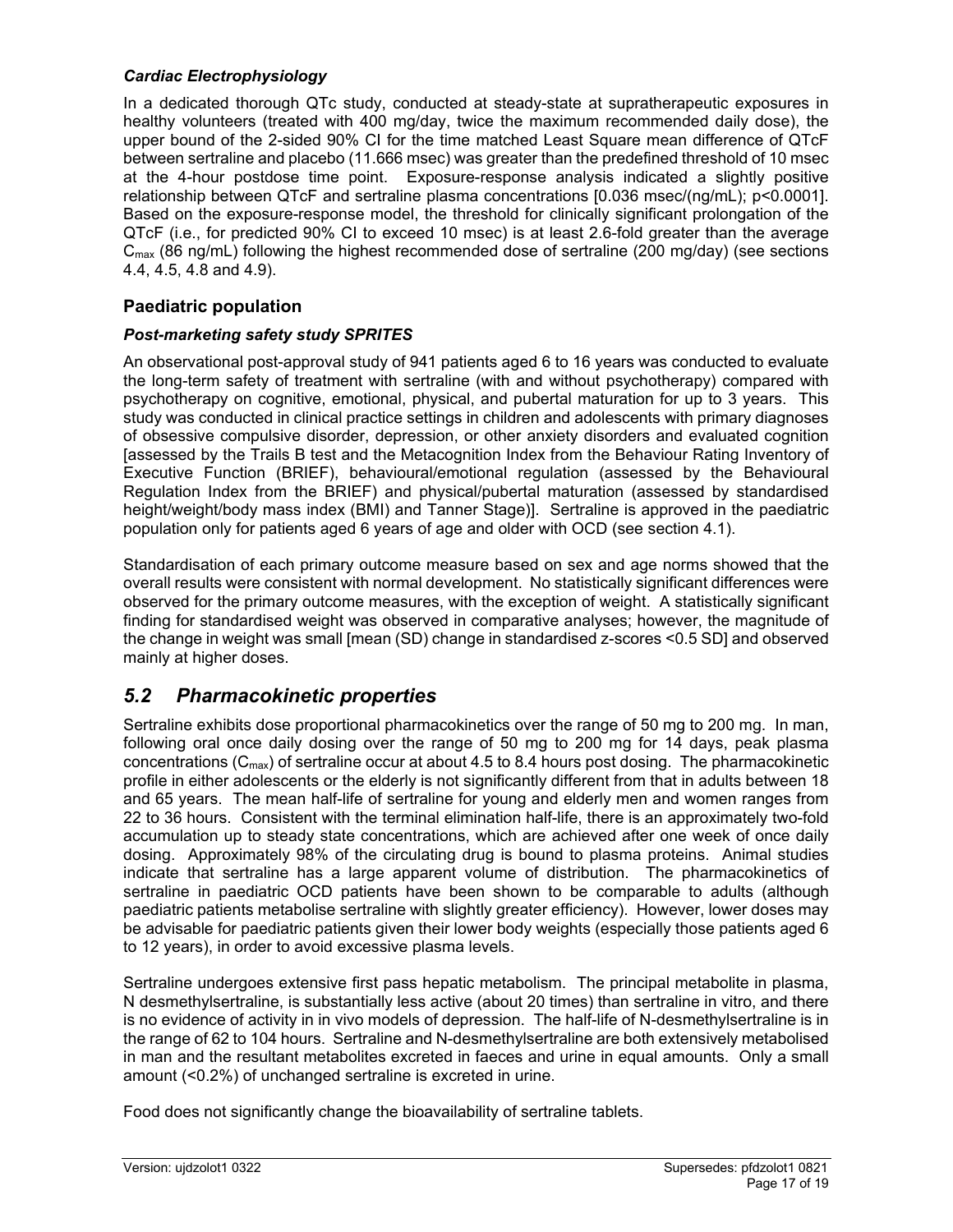# *5.3 Preclinical safety data*

Extensive chronic safety evaluation studies in animals, show that sertraline is generally well tolerated at doses that are appreciable multiples of those that are clinically effective. Sertraline has also been shown to be devoid of mutagenic effects.

## **Carcinogenicity**

The carcinogenic potential of sertraline has not been fully elucidated. Lifetime carcinogenicity studies were carried out in CD-1 mice and Long-Evans rats (at doses up to 40 mg/kg), giving rise to plasma drug exposure levels similar to or slightly higher than that achieved following the maximum recommended human dose of 200 mg. There was a dose-related increase in the incidence of liver adenomas in male mice receiving sertraline at 10 to 40 mg/kg. No increase was seen in female mice or in rats of either sex receiving the same treatments, nor was there an increase in hepatocellular carcinomas. Liver adenomas have a variable rate of spontaneous occurrence in the CD-1 mouse and are of unknown significance to humans. There was an increase in follicular adenomas of the thyroid in female rats receiving sertraline at 40 mg/kg; this was not accompanied by thyroid hyperplasia. While there was an increase in uterine adenocarcinomas in rats receiving sertraline at 10 to 40 mg/kg compared to placebo controls, this effect was not clearly drug related.

## **Genotoxicity**

Sertraline had no genotoxic effects, with or without metabolic activation, based on the following assays; bacterial mutation assay; mouse lymphoma mutation assay; and tests for cytogenetic aberrations in vivo in mouse bone marrow and in vitro in human lymphocytes.

# **6. Pharmaceutical Particulars**

# *6.1 List of excipients*

ZOLOFT tablets also contain:

- *Calcium hydrogen phosphate dihydrate,*
- *Microcrystalline cellulose,*
- *Hyprolose,*
- *Sodium starch glycolate,*
- *Magnesium stearate,*
- *White Opadry,*
- *Clear Opadry.*

# *6.2 Incompatibilities*

Not applicable

# *6.3 Shelf life*

5 years.

# *6.4 Special precautions for storage*

*Store below 30°C.* 

# *6.5 Nature and contents of container*

Blister packs, PVC/Al. Pack-sizes of 1, 28 or 30 tablets.

Not all pack types and sizes may be marketed.